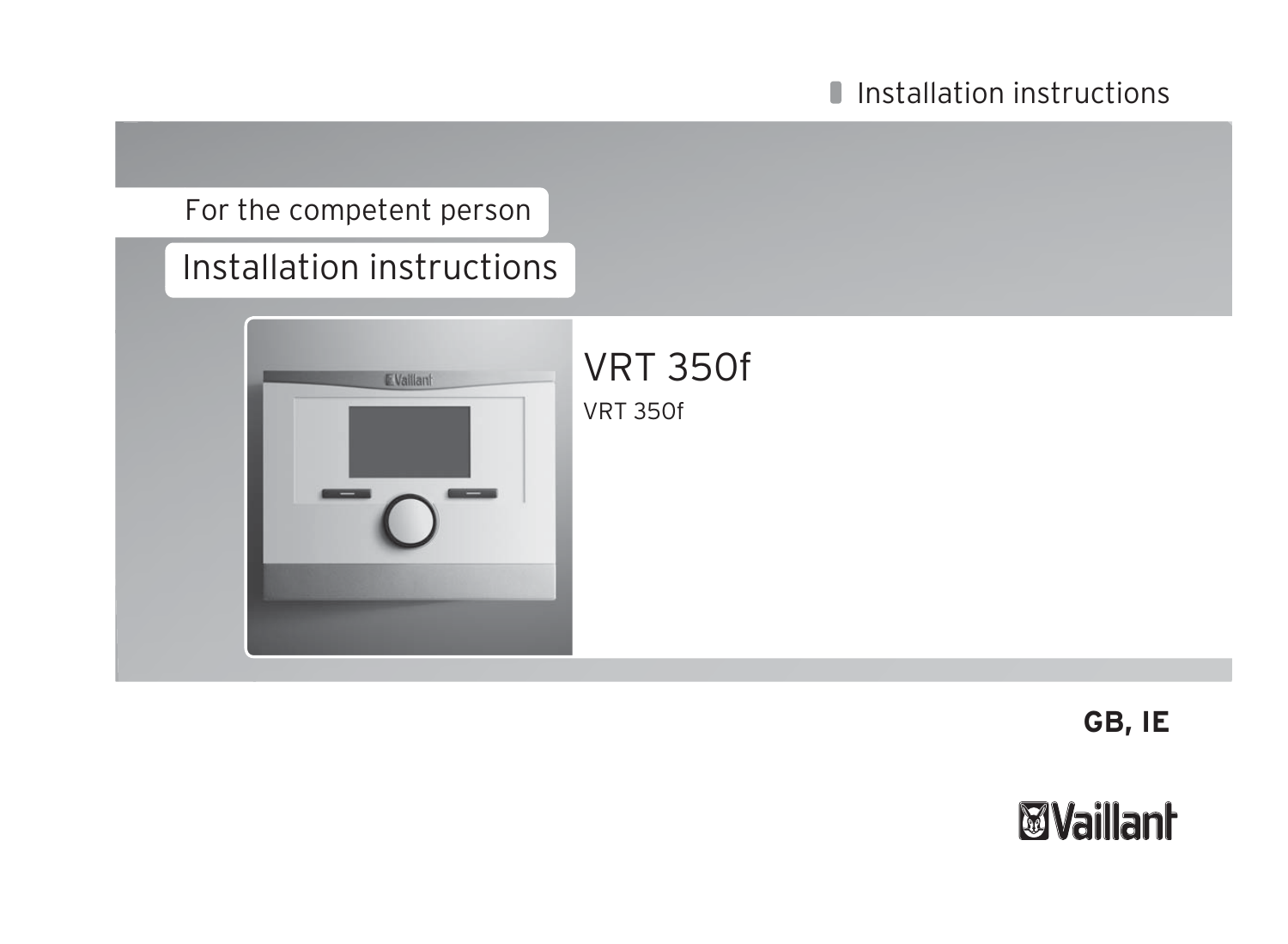### **Legal information**

| Document type:           | Installation instructions   |
|--------------------------|-----------------------------|
| Product:                 | <b>VRT 350f</b>             |
| Target group:            | Authorised competent person |
| Language:                | FN.                         |
| Document number version: | 0020131978 00               |
| Created on:              | 21.06.2012                  |

### **Publisher/manufacturer**

### **Vaillant GmbH**

Berghauser Str. 40 **D-42859 Remscheid** Telefon +49 21 91 18‑0 Telefax +49 21 91 18‑28 10 info@vaillant.de www.vaillant.de

© Vaillant GmbH 2012

These instructions, or extracts thereof, may only be printed with the written consent of Vaillant GmbH. All designations of products in these instructions are brand names/trade marks of the companies in question.

We reserve the right to make technical changes.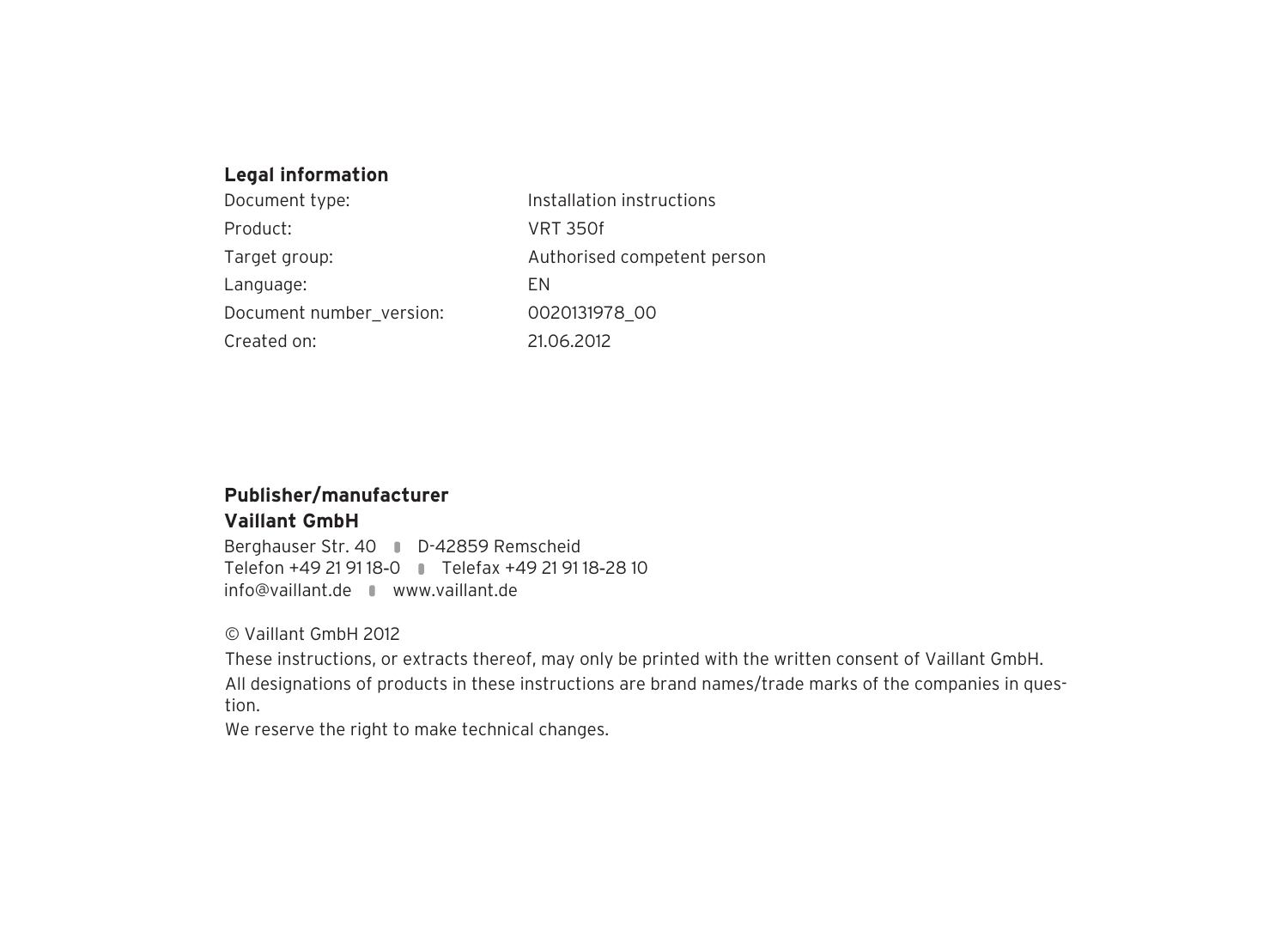## Contents

| 1              |                                                       |
|----------------|-------------------------------------------------------|
| 1.1            |                                                       |
| 1.2            | Observing other applicable documents<br>5             |
| 1.3            |                                                       |
| 14             |                                                       |
| $\overline{2}$ |                                                       |
| 2.1            | Required personnel qualifications 6                   |
| 2.2            |                                                       |
| 2.3            |                                                       |
| 7.4            |                                                       |
| 3              |                                                       |
| 3.1            |                                                       |
| 3.2            |                                                       |
| 4              |                                                       |
| 4.1            | Fitting the radio receiver unit in the boiler 9       |
| 4.2            | Fit the radio receiver unit in the living room 11     |
| 4.3            |                                                       |
| 5              | 14                                                    |
| 5.1            |                                                       |
| 5.2            | Connecting the radio receiver unit installed in<br>14 |

**Contents**

| 6    |                                           |    |
|------|-------------------------------------------|----|
| 6.1  | Overview of installation assistant set-up |    |
|      |                                           | 17 |
| 7    |                                           | 18 |
| 7.1  |                                           | 19 |
| 8    | Operating and display functions 22        |    |
| 8.1  |                                           | 22 |
| 8.2  | System configuration: System              | 22 |
| 8.3  | System configuration: Heat generator      | 23 |
| 8.4  | System configuration: Heating circuit     | 24 |
| 8.5  | System configuration: Domestic hot water  | 25 |
| 8.6  |                                           | 25 |
| 8.7  |                                           | 26 |
| 9    |                                           | 27 |
| 9.1  |                                           | 27 |
| 9.2  |                                           | 28 |
| 10   |                                           | 29 |
| 10.1 |                                           | 29 |
| 10.2 |                                           | 29 |
| 10.3 |                                           | 29 |
| 11   |                                           |    |
|      |                                           |    |
| 11.1 |                                           |    |
| 11.2 |                                           |    |
| 11.3 |                                           |    |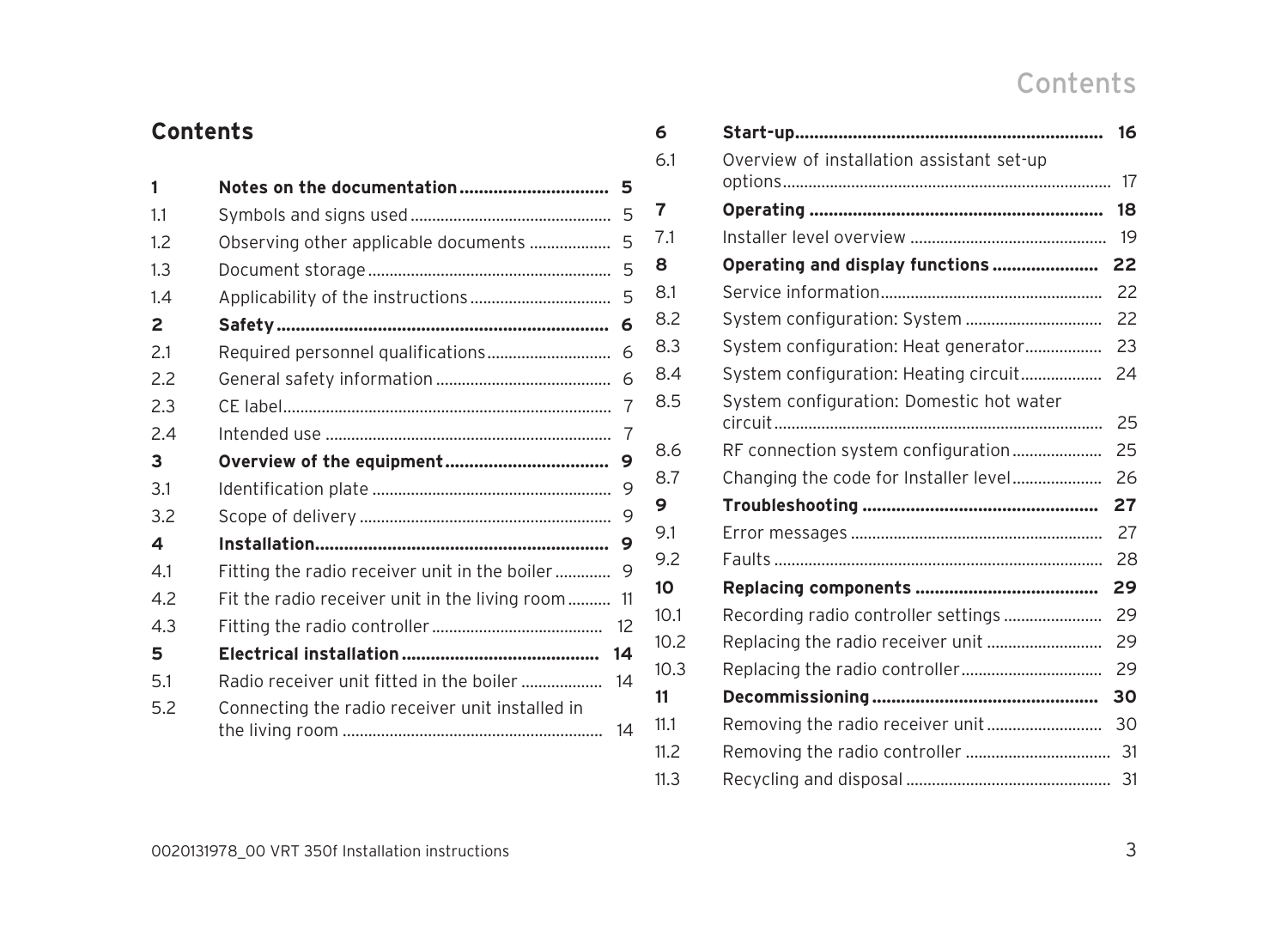## Contents

|  | 32 |
|--|----|
|--|----|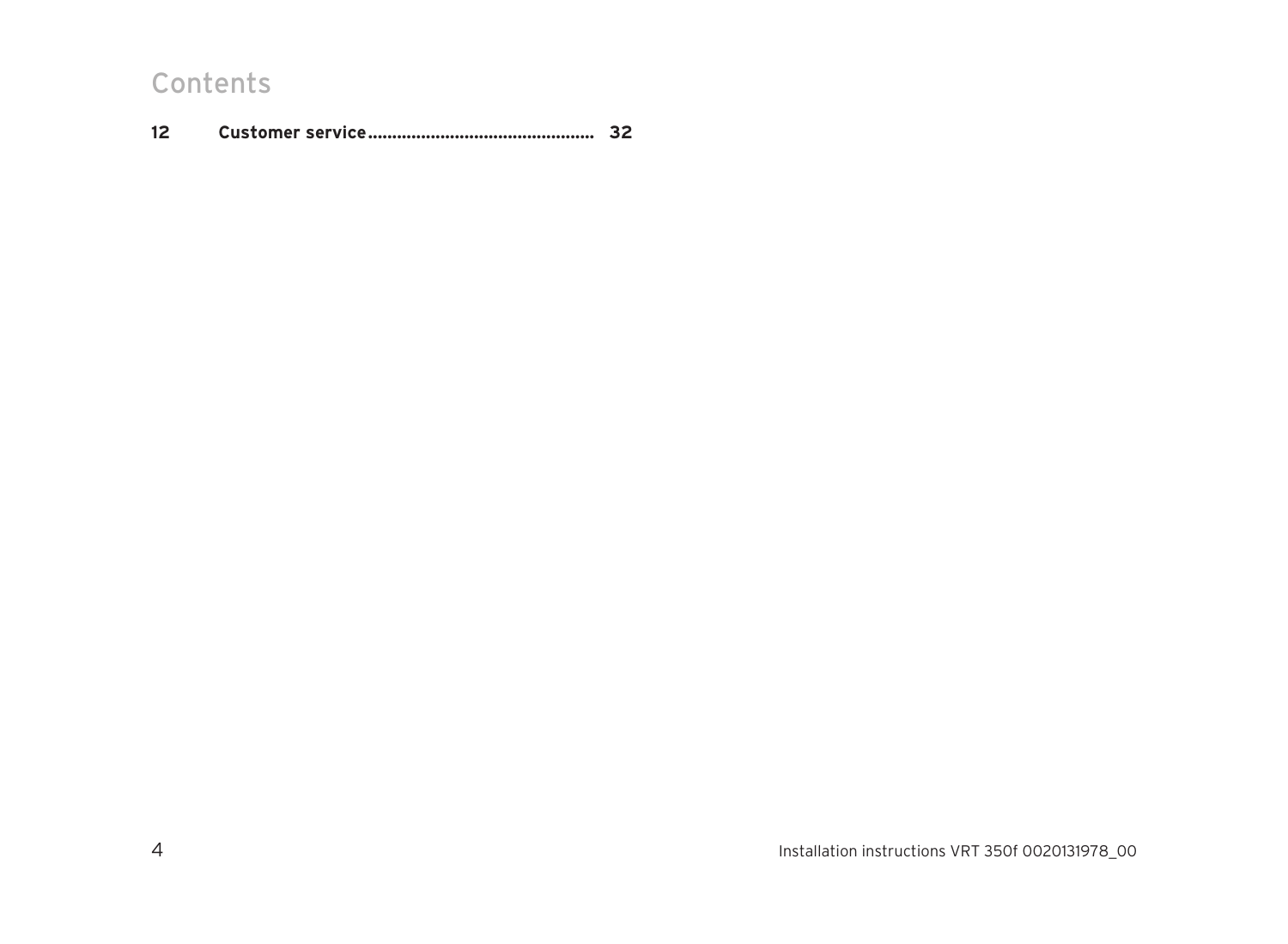## Notes on the documentation 1

## **1 Notes on the documentation**

### **1.1 Symbols and signs used**

### **Symbols**

The following symbols may appear:

| Warning symbol                      |
|-------------------------------------|
| Information symbol                  |
| Symbol for a required action.       |
| Symbol for the result of an action. |

### **1.2 Observing other applicable documents**

▶ During installation, you must observe all the installation instructions for the assemblies and components of the system.

These installation instructions are enclosed with the various system parts and supplementary components.

▶ Furthermore, observe all operating instructions enclosed with components of the system.

### **1.3 Document storage**

### **Document handover**

▶ Pass these instructions and all other applicable documents and, if necessary, any required tools to the system operator.

### **Availability of documents**

The system operator is responsible for storing the documents so that they are available when required.

### **1.4 Applicability of the instructions**

These instructions apply for the following only:

### **Article number**

| <b>Great Britain</b> |  |
|----------------------|--|
|----------------------|--|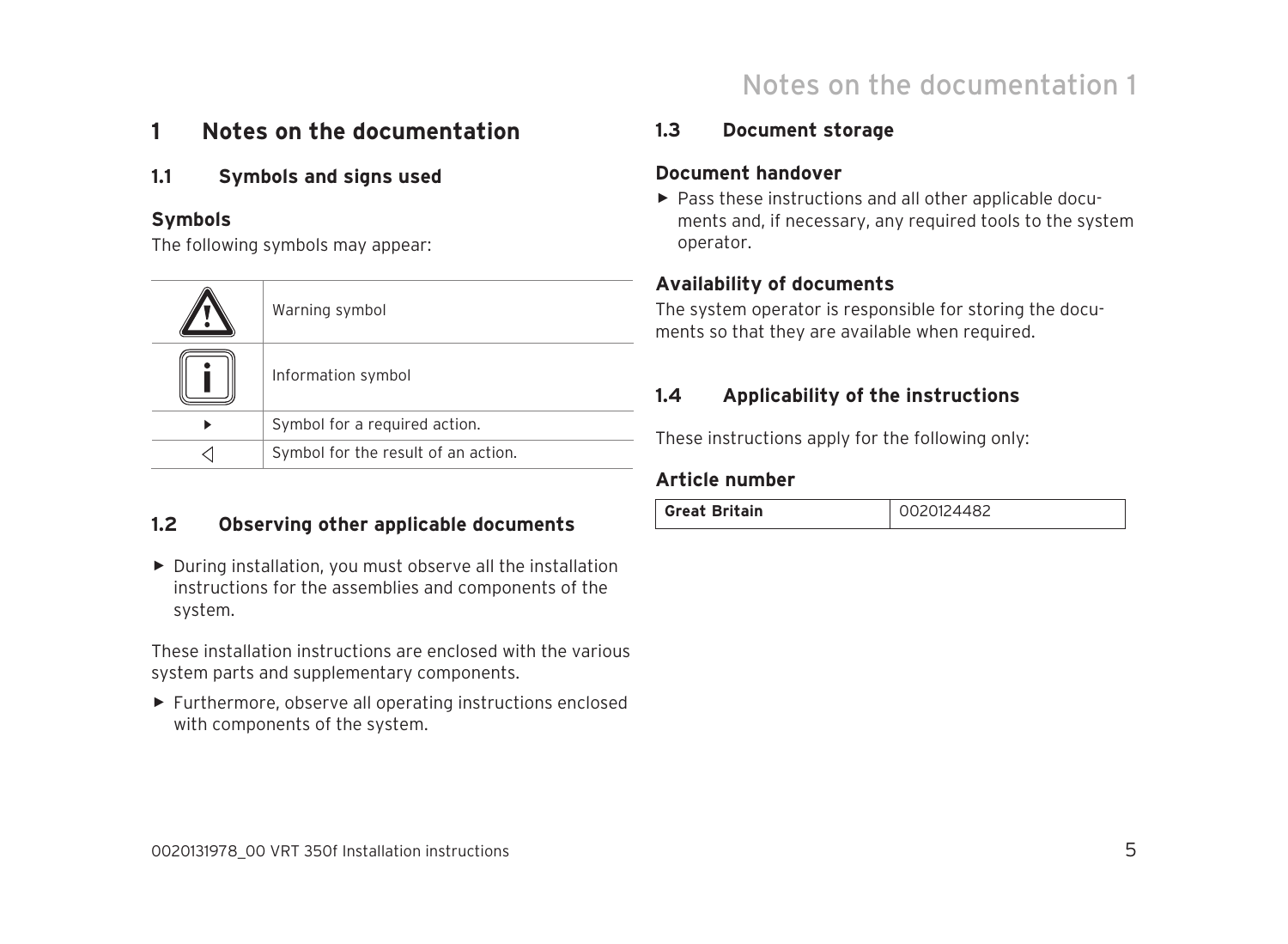## 2 Safety

## **2 Safety**

### **2.1 Required personnel qualifications**

This manual is intended for persons with the following qualifications.

### **2.1.1 Authorised competent person**

The installation, assembly and removal, start-up, maintenance, repair and decommissioning of Vaillant products and accessories must only be carried out by authorised competent persons.



### **Note**

Each competent person is qualified for specific activities on the basis of their training. They must only work on units if they have the required qualification.

When working on the units, the competent persons must observe all applicable directives, standards, laws and other regulations.

### **2.2 General safety information**

### **2.2.1 Installation by skilled tradesmen only**

The unit must be installed by a qualified, skilled tradesman, who is responsible for compliance with the applicable requirements, regulations and directives.

- ▶ Read through these installation instructions carefully.
- $\triangleright$  Carry out the activities that are described in these installation instructions.
- ▶ During the installation, observe the following safety instructions and regulations.

### **2.2.2 Risk of death from live connections**

When working in the electronics box of the boiler, there is a risk of death from electric shock. Continuous voltage is present on the mains connection terminals, even if the main switch is turned off.

- ▶ Switch the main switch off before working on the electronics box of the boiler.
- ▶ Disconnect the boiler from the power mains by disconnecting the mains plug or by de-energising the boiler via a partition with a contact opening of at least 3 mm (e. g. fuses or power switches).
- $\blacktriangleright$  Check that the boiler is de-energised.
- $\triangleright$  Secure the power supply against being switched on again.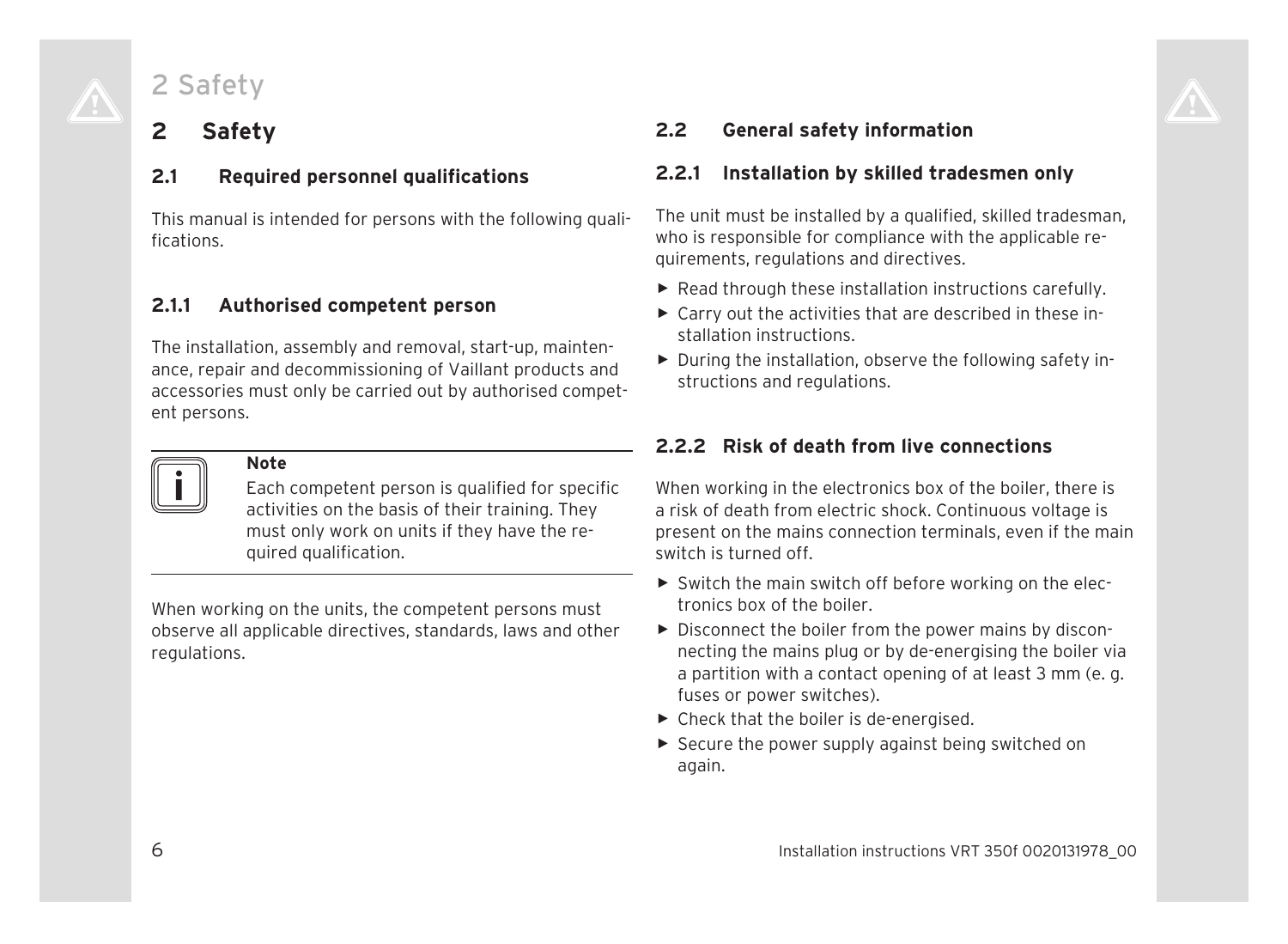▶ Open the electronics box only when the boiler is disconnected from the power supply.

### **2.2.3 Risk of scalding from hot water**

There is a risk of scalding at the hot water draw-off points if the set target temperature is greater than 60 °C. Young children and elderly persons are particularly at risk, even at lower temperatures.

▶ Select a moderate target temperature.

### **2.2.4 Material damage due to unsuitable installation room**

If you are installing the controller in a moist environment, the electronics may be damaged by moisture.

 $\blacktriangleright$  The controller should only be installed in dry rooms.

### **2.2.5 Danger due to error functions**

- $\blacktriangleright$  Ensure that the heating system is in a technically perfect condition.
- ▶ Ensure that no safety or monitoring devices have been removed, bridged or disabled.
- ▶ Immediately rectify any faults and damage that may affect safety.
- $\blacktriangleright$  Install the controller in a location where it is not covered by furniture, curtains, or other objects.
- $\blacktriangleright$  If thermostatic control is activated, advise the operator that, in the room where the controller is mounted, all the radiator valves must be fully open.
- ▶ Do not use the unit's free terminals as supports for other wiring.
- $\triangleright$  At lengths of over 10 m, 230 V supply cables must be laid separately from sensor or bus lines.

### **2.3 CE label**

CE labelling shows that, based on the type overview, the appliances comply with the basic requirements of the following directives:

- Electromagnetic compatibility directive (Council Directive 2004/108/EC)
- Low voltage directive (Council Directive 2006/95/EC)

### **2.4 Intended use**

### **State-of-the-art**

The controller is a state-of-the-art unit manufactured in accordance with recognised safety regulations.

Even so, in the event of inappropriate or non-intended use, damage to the appliance and other property may arise.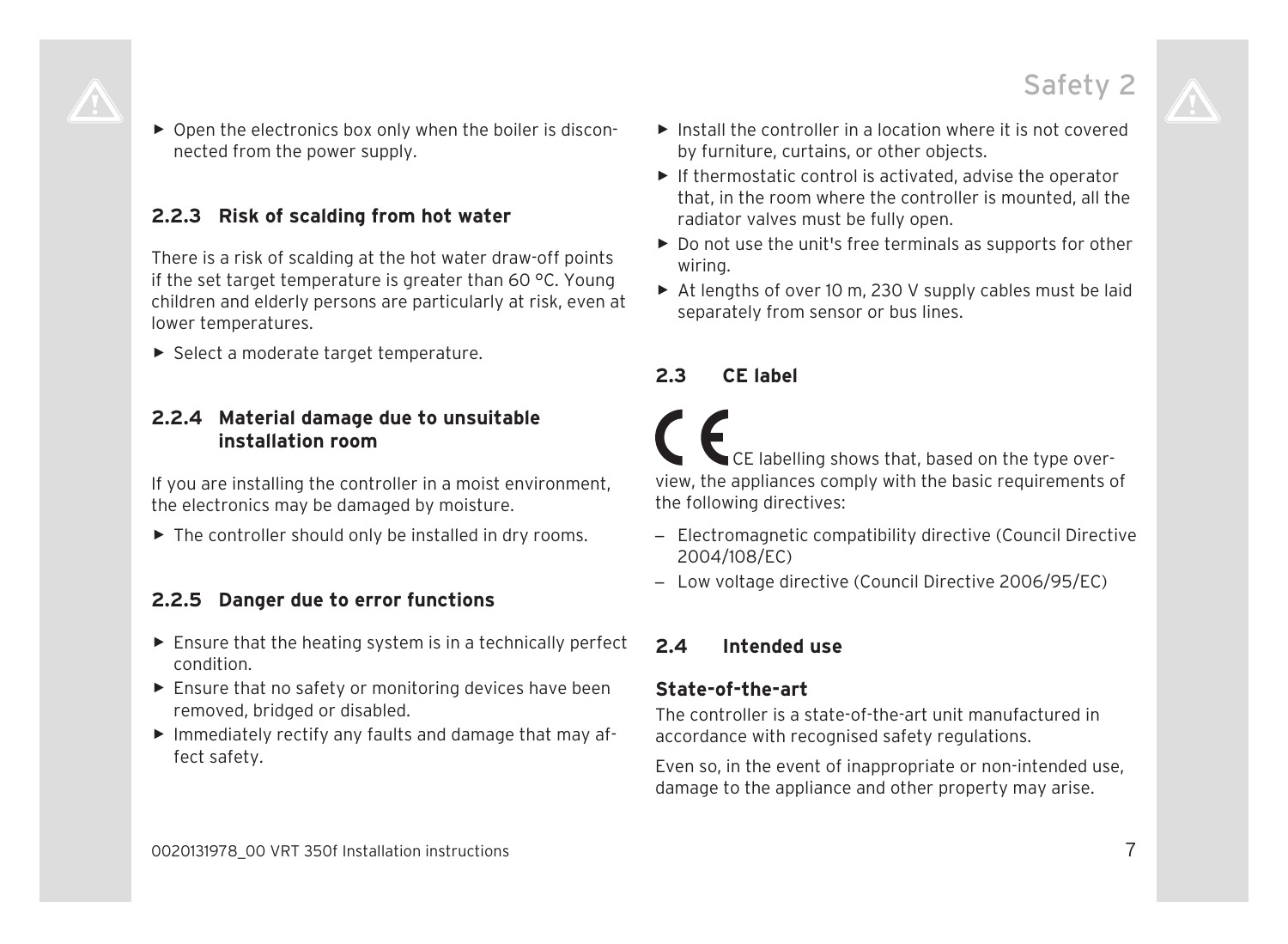## 2 Safety

The controller controls a heating installation with a Vaillant heat generator with eBUS interface in a way that is roomcontrolled and time-dependent.

The controller can control the hot water generation from a connected DHW cylinder.

You should only remove the controller temporarily from the wall-mounting base, e.g. to adjust the settings. Apart from that, you should always operate it in conjunction with the wall-mounting base.

Operation is permissible with the following components and accessories:

– Domestic hot water cylinder (conventional)

### **Improper use**

Any other use, or use beyond that specified, shall be considered improper use. Any direct commercial or industrial use is also deemed to be improper. The manufacturer/supplier is not liable for any resulting damage. The user alone bears the risk.

Improper use of any kind is prohibited.

### **Other applicable documents**

Intended use includes the following:

- observance of accompanying operating, installation and servicing instructions for the Vaillant product as well as for other parts and components of the system
- compliance with all inspection and maintenance conditions listed in the instructions.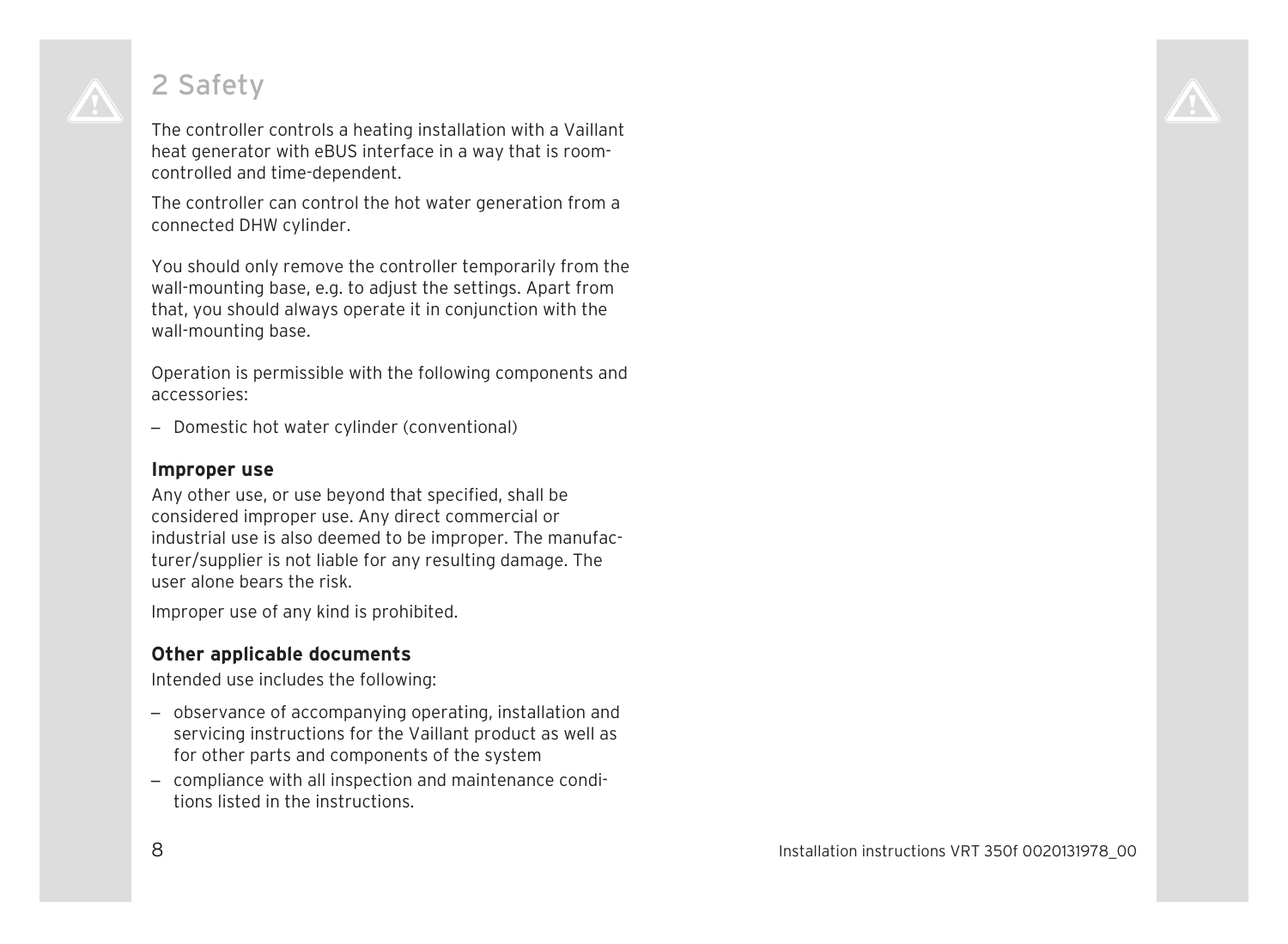## Overview of the equipment 3

## **3 Overview of the equipment**

### **3.1 Identification plate**

The identification plate is located on the rear panel of the controller casing.

The identification plate contains the following information:

| Information on the identific-<br>ation plate | <b>Meaning</b>                                          |
|----------------------------------------------|---------------------------------------------------------|
| Serial number                                | For identification                                      |
| <b>VRT XXX</b>                               | Unit designation                                        |
| V                                            | Operating voltage                                       |
| mA                                           | Current consumption                                     |
| CE label                                     | Unit complies with European<br>standards and directives |
| Waste container                              | Proper disposal of the unit                             |

### **3.2 Scope of delivery**

| Quant-<br>ity | Component                                  |
|---------------|--------------------------------------------|
|               | Control                                    |
|               | Radio receiver unit                        |
|               | Wall-mounting base for radio receiver unit |
|               | Wall-mounting base for controller          |

| Quant-<br>ity | Component                                      |
|---------------|------------------------------------------------|
|               | Fastening material (2 screws and 2 wall plugs) |
|               | Battery set (4 x AA)                           |
|               | 3-way pin header connector                     |
|               | Operating instructions                         |
|               | Installation instructions                      |

## **4 Installation**

You can either install the radio receiver unit within the boiler or install it separately on a wall in the living area. You must fit the radio controller on a wall in the living area.

### **4.1 Fitting the radio receiver unit in the boiler**

### **Note**

When fitting the radio receiver unit in the boiler's electronics box, follow the instructions for fitting a radio receiver unit that are given in the boiler's installation instructions.

- Switch off the boiler
- 2. Disconnect the power supply to the boiler.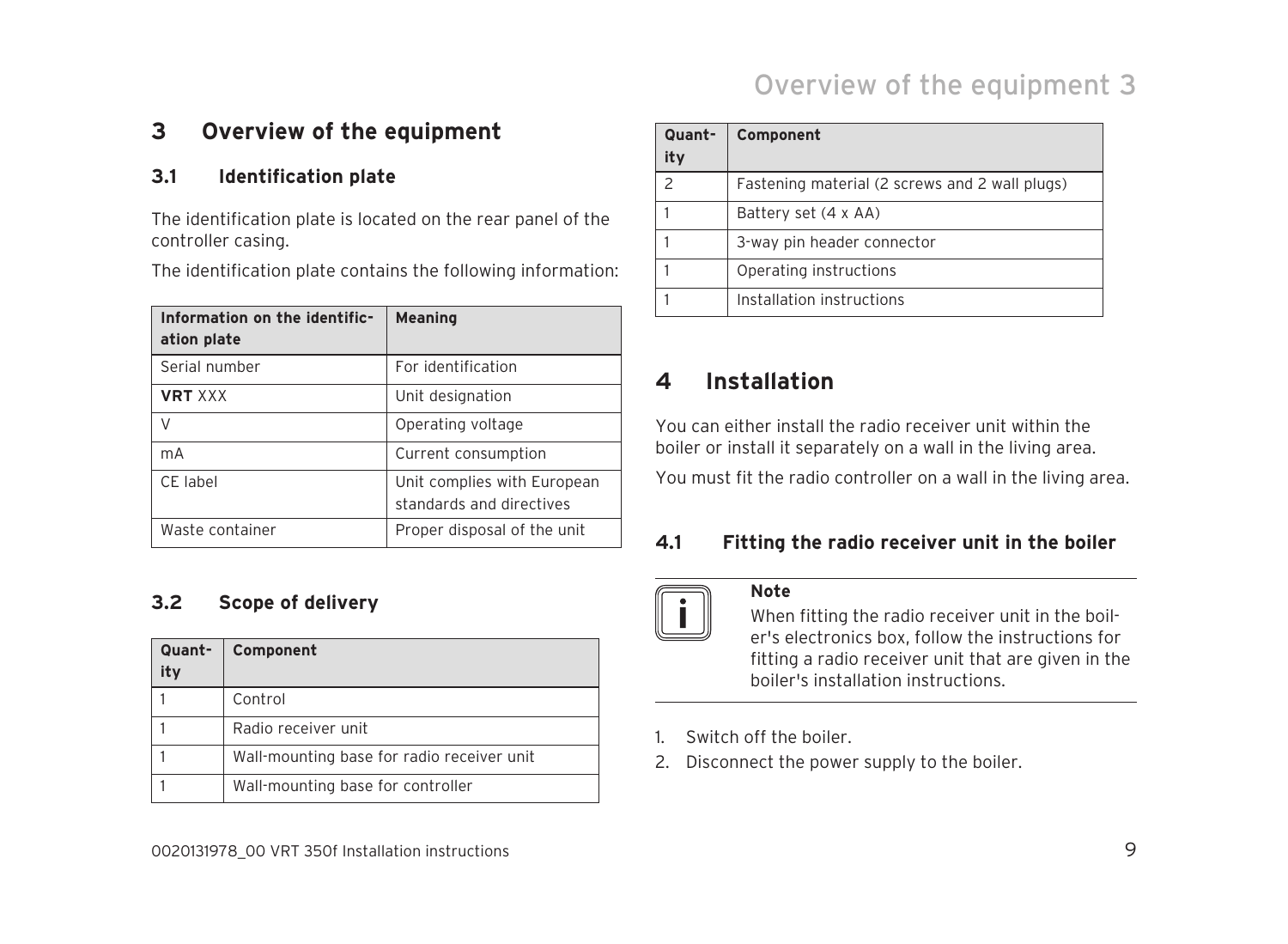## 4 Installation

- 3. Disconnect the boiler from the power mains by pulling out the mains plug or de-energising the boiler using a partition with a contact opening of at least 3 mm.
- 4. Secure the power supply against being switched on again.
- 5. Check that there is no voltage in the boiler.
- 6. If necessary, open the front panel on the boiler.
- 7. Remove the operator control screen from the boiler for the controller module.
- 8. Carefully lever the radio receiver unit from the wallmounting base.
- 9. **Alternatives 1 / 2**

**Conditions**: Vertical plug connections with pins in the electronics box

- $\blacktriangleright$  If required, remove the 3-way pin header.
- ▶ Carefully press the radio receiver unit into the connection in the electronics box.

### 9. **Alternatives 2 / 2**

**Conditions**: Horizontal plug connections with no pins on the electronics box



1 Controller PCB 2 3-pin header

- ▶ Connect the 3-way pin header supplied with the controller with the short ends in the 3 horizontal openings on the radio receiver unit PCB.
- $\triangleright$  Carefully press the radio receiver unit with the pin header connector into the connection in the electronics box.
- 10. Switch on the power supply to the boiler.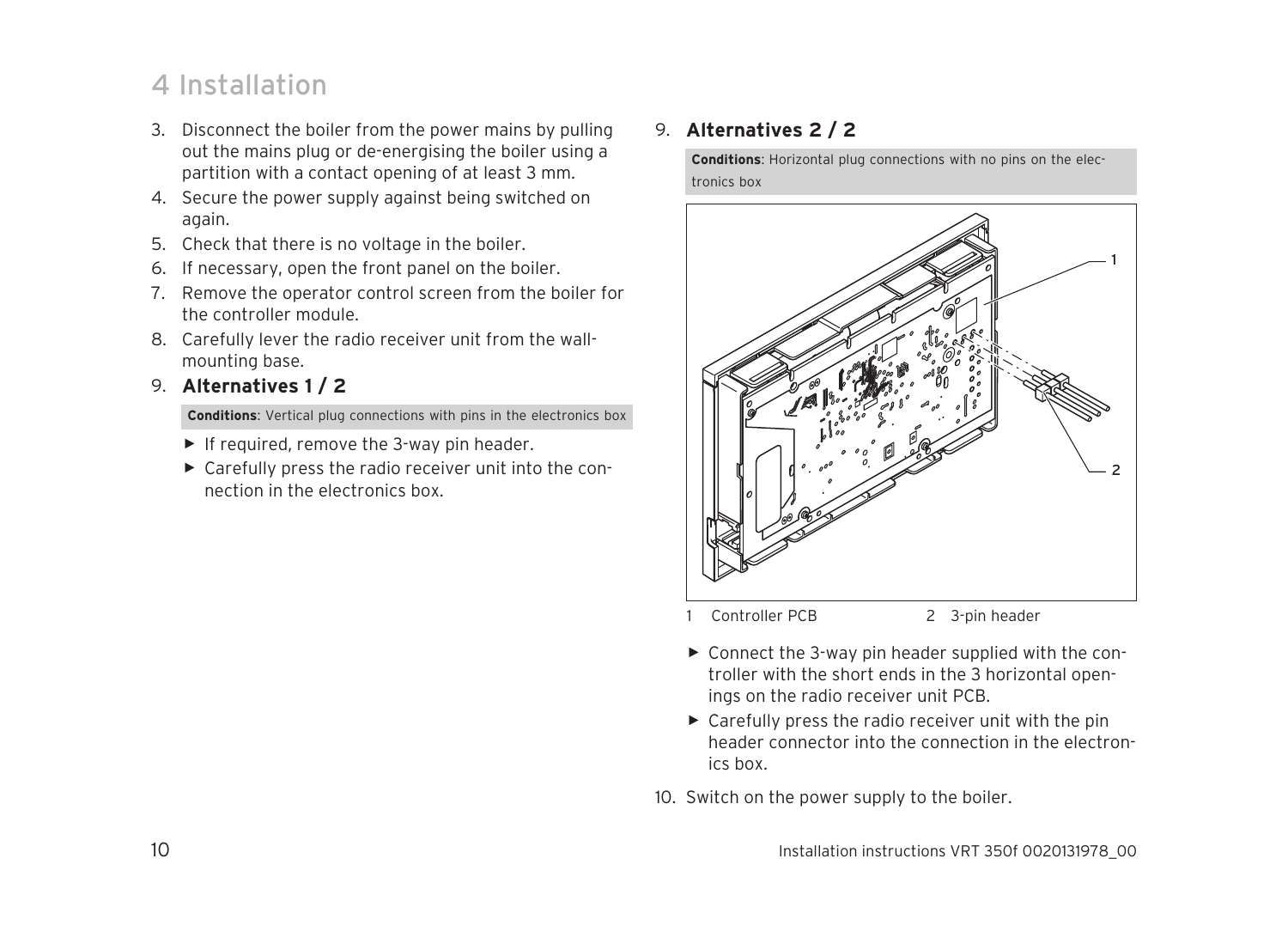- 11. Bring the boiler into operation.
- 12. If necessary, close the front panel of the boiler.

### **4.2 Fit the radio receiver unit in the living room**



1. Check that the 3-way pin header is connected to the controller PCB.

The 3-way pin header is connected to the controller PCB.

- $\blacktriangleright$  Remove the 3-way pin header.
- 2. Fit the radio receiver unit on an interior wall of the main living room in such a way that ensures that there are no problems with the RF connection between the controller and the radio receiver unit.



### **Note**

Wall-mounting the radio receiver unit is only necessary if its position needs to be optimised after start-up in order to ensure a good RF connection with the controller.

<sup>1</sup> Controller PCB 2 3-pin pin header connector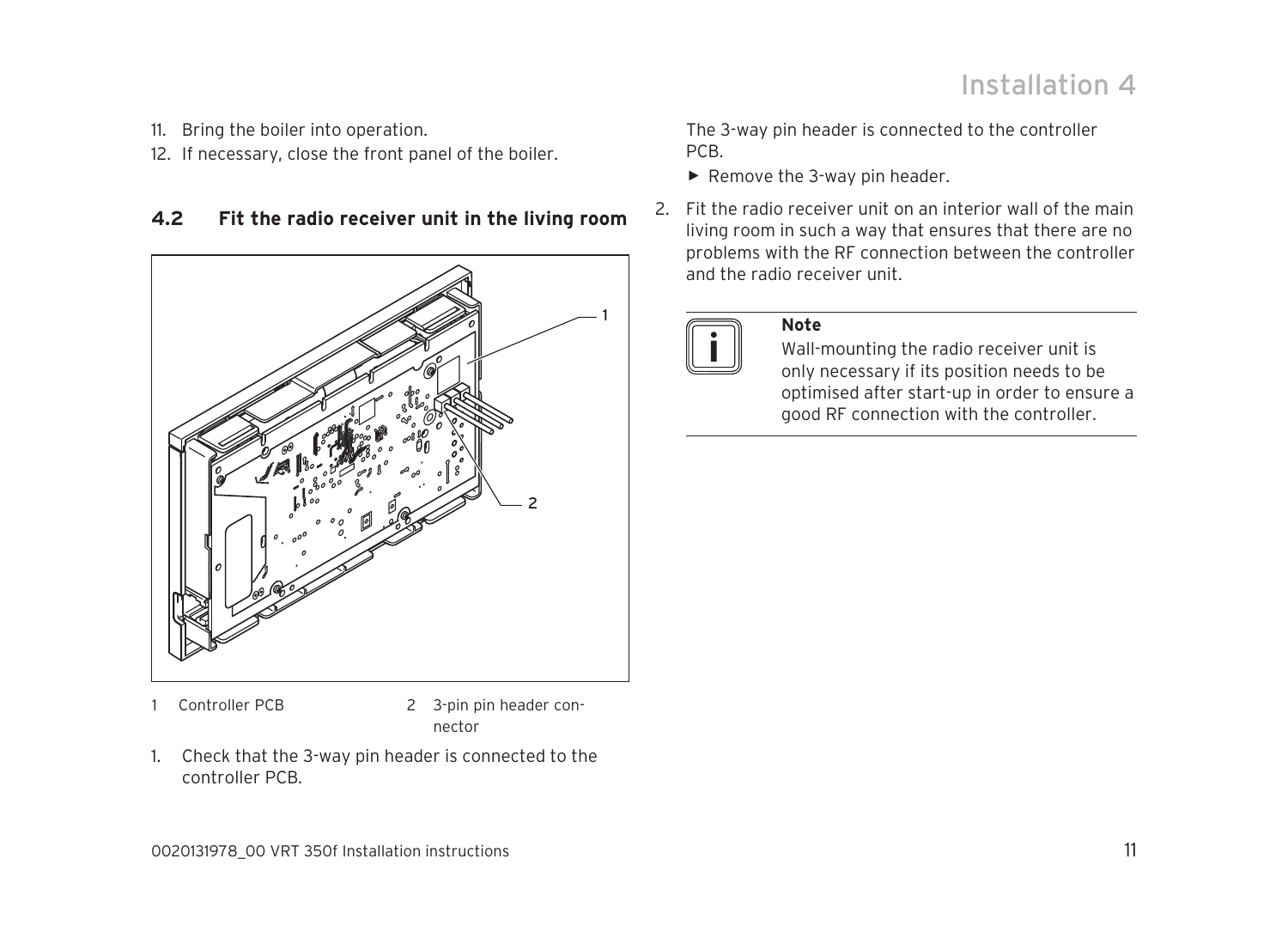## 4 Installation



- Radio receiver unit
- 2 Wall-mounting base
- 3 Mounting holes
- 4 Openings for cable ducting
- 5 Pin header with terminals
	- for the eBUS line
- 6 Wall-mounting base cover
- 7 Slot for screwdriver
- 3. Insert a screwdriver into the slot **(7)** on the wall-mounting base **(2)**.
- 4. Carefully lever the radio receiver unit **(1)** from the wallmounting base **(2)**.
- 5. Mark the position on the wall. Take the eBUS line cable routing into account when doing so.
- 6. Drill two holes in line with the mounting holes **(3)**.
	- Diameter of mounting hole: 6 mm
- 7. Route the eBUS line through one of the cable ducts **(4)**.
- 8. Insert the wall plugs supplied.
- 9. Use the screws supplied to secure the wall-mounting base.
- 10. Connect the eBUS line to the terminal block.  $(\rightarrow$  Page 14)
- 11. Carefully insert the radio receiver unit in the wallmounting base. Ensure that the pin header **(5)** on the wall-mounting base fits into the radio receiver unit connector provided.
- 12. Carefully press the radio receiver unit into the wallmounting base until the locking tabs on the radio receiver unit are heard to click into place.

### **4.3 Fitting the radio controller**

1. Fit the controller on an interior wall of the main living room in such a way that ensures that there are no problems with the RF connection between the controller and the radio receiver unit.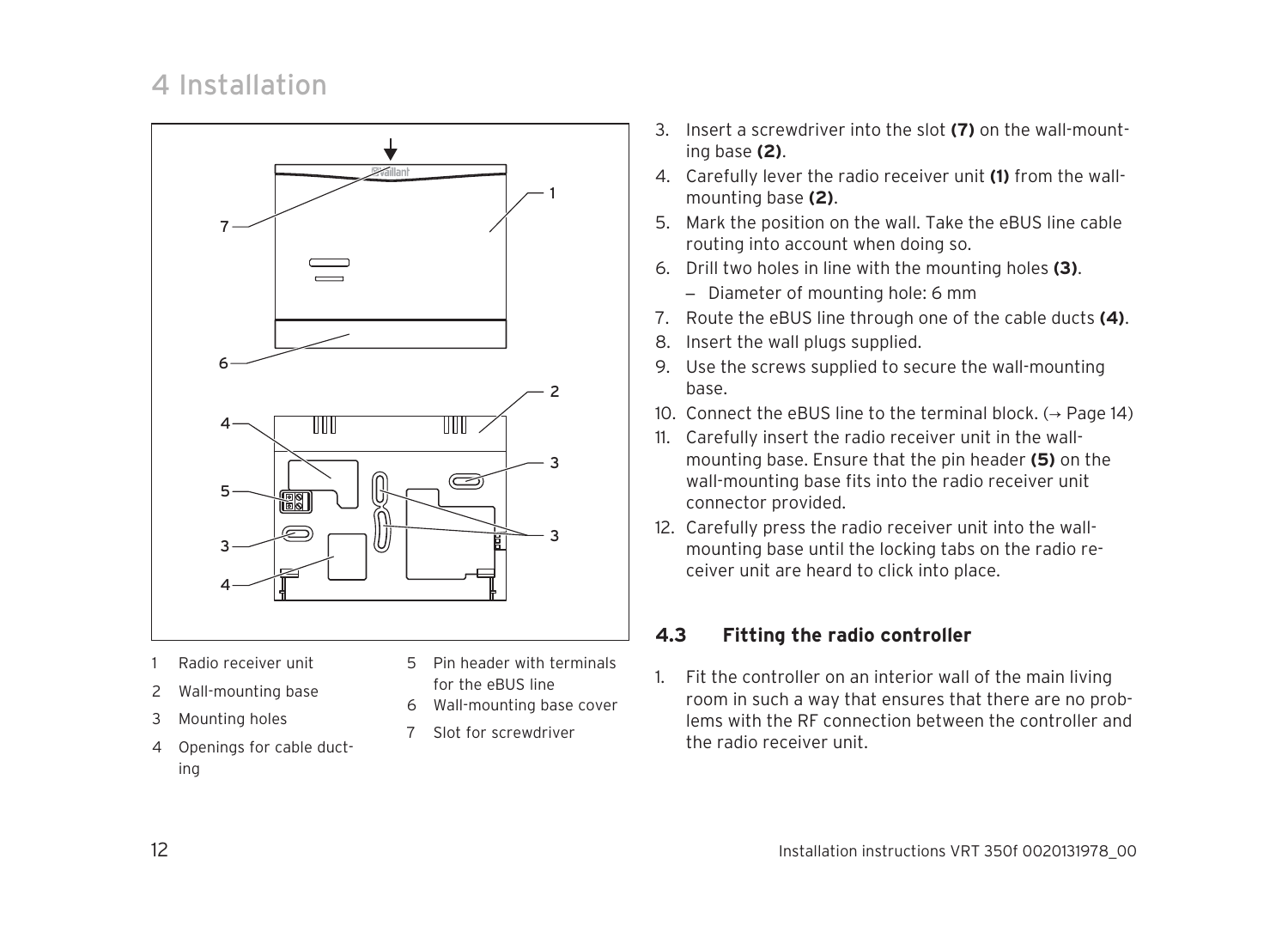## Installation  $\boldsymbol{\varLambda}$

– Height: ≈ 1.5 m



Wall-mounting base

3 Wall-mounting base finish-

- 2 Mounting holes
- ing panel
- 2. Remove the wall-mounting base from the rear of the controller by pulling the base downwards.
- 3. Remove the finishing panel from the wall-mounting base by pulling the top edge of the panel away from the wallmounting base with your fingers.
- 4. Mark the position on the wall.
- 5. Drill two holes in line with the mounting holes **(2)**.
- Diameter of mounting hole: 6 mm
- 6. Insert the rawl plugs supplied.
- 7. Fix the wall-mounting base **(1)** to the wall using the screws supplied.
- 8. Locate the two bottom lugs of the finishing panel **(3)** in the holes in the wall-mounting base.
- 9. Press the top edge of the finishing panel into the wallmounting base until it clicks into position.



- 10. Open the battery compartment on the underside of the controller.
- 11. Remove the two plastic strips between the batteries and the contacts.
- 12. Check that the battery poles are the right way round.
- 13. Close the battery compartment.
- 14. Hook the controller onto the wall-mounting base.
- 15. Press the controller down onto the wall-mounting base until it audibly clicks into position.
- 16. Check the quality of the RF connection.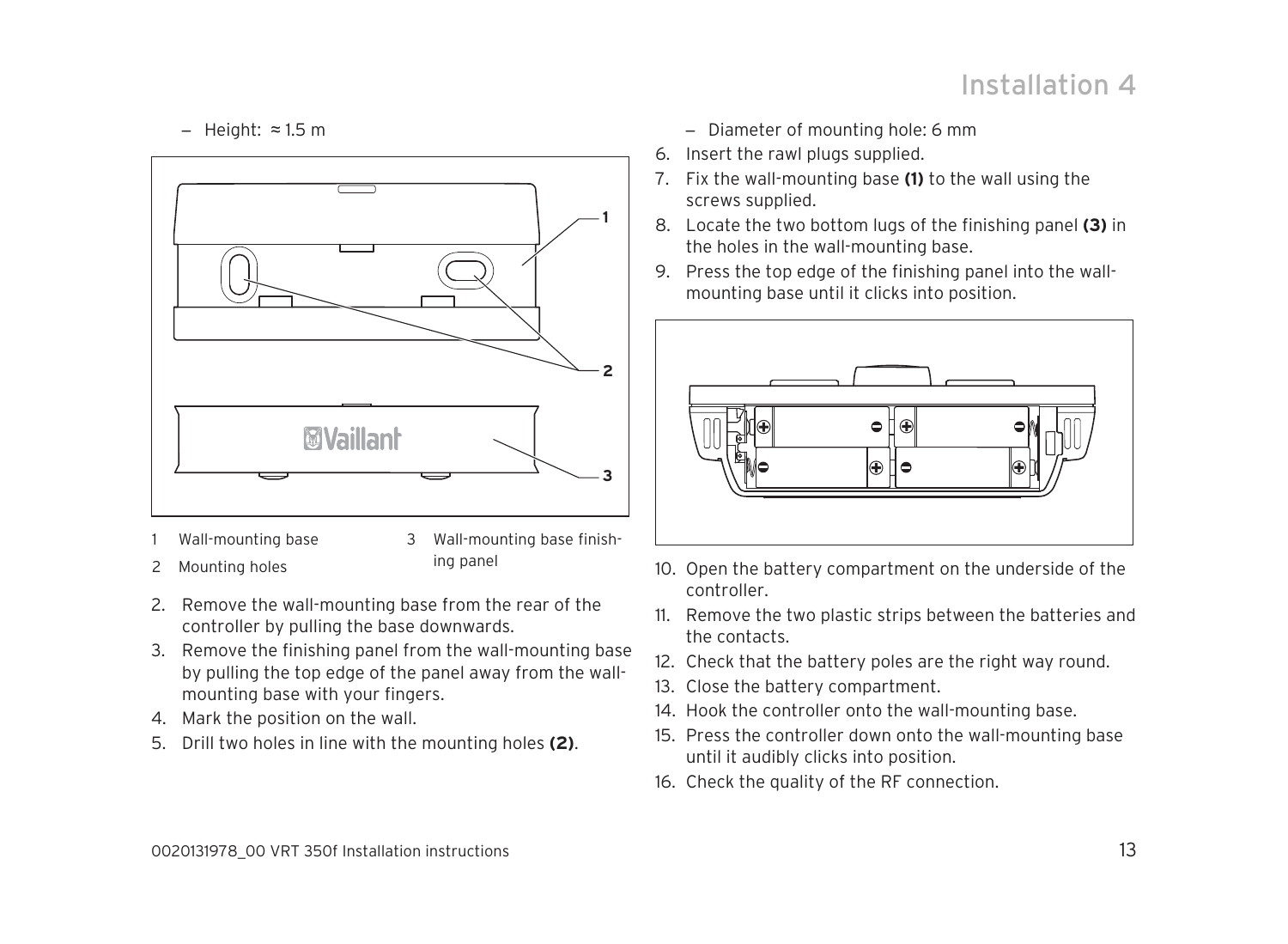## 5 Electrical installation

## **5 Electrical installation**

When connecting the eBUS line, there is no need to pay attention to the polarity. If the two connections are switched around, communication is not affected.

### **5.1 Radio receiver unit fitted in the boiler**

If you fit the radio receiver unit in the boiler, the electrical connections are made by contact between the controller's pin header connector and the mating connection on the boiler. Wiring up the radio receiver unit is only required if you have mounted it on a wall.

### **5.2 Connecting the radio receiver unit installed in the living room**

- **5.2.1 Connecting the radio receiver unit to the boiler with a "3-4-5 Terminal"**
- 1. Switch off the boiler.
- 2. Disconnect the power supply to the boiler.
- 3. Disconnect the boiler from the power mains by pulling out the mains plug or de-energising the boiler using a partition with a contact opening of at least 3 mm.
- 4. Secure the power supply to the boiler against being switched back on again.
- 5. Check that there is no voltage in the boiler.



- Radio receiver unit terminal block 2 Boiler terminal strip
- 6. Check whether the bridge is installed between terminals 3 and 4 on the PCB of the electronics box and, if required, install the bridge between terminals 3 and 4.
- 7. Connect the eBUS line to the terminal block **(1)** in the wall-mounting base of the radio receiver unit.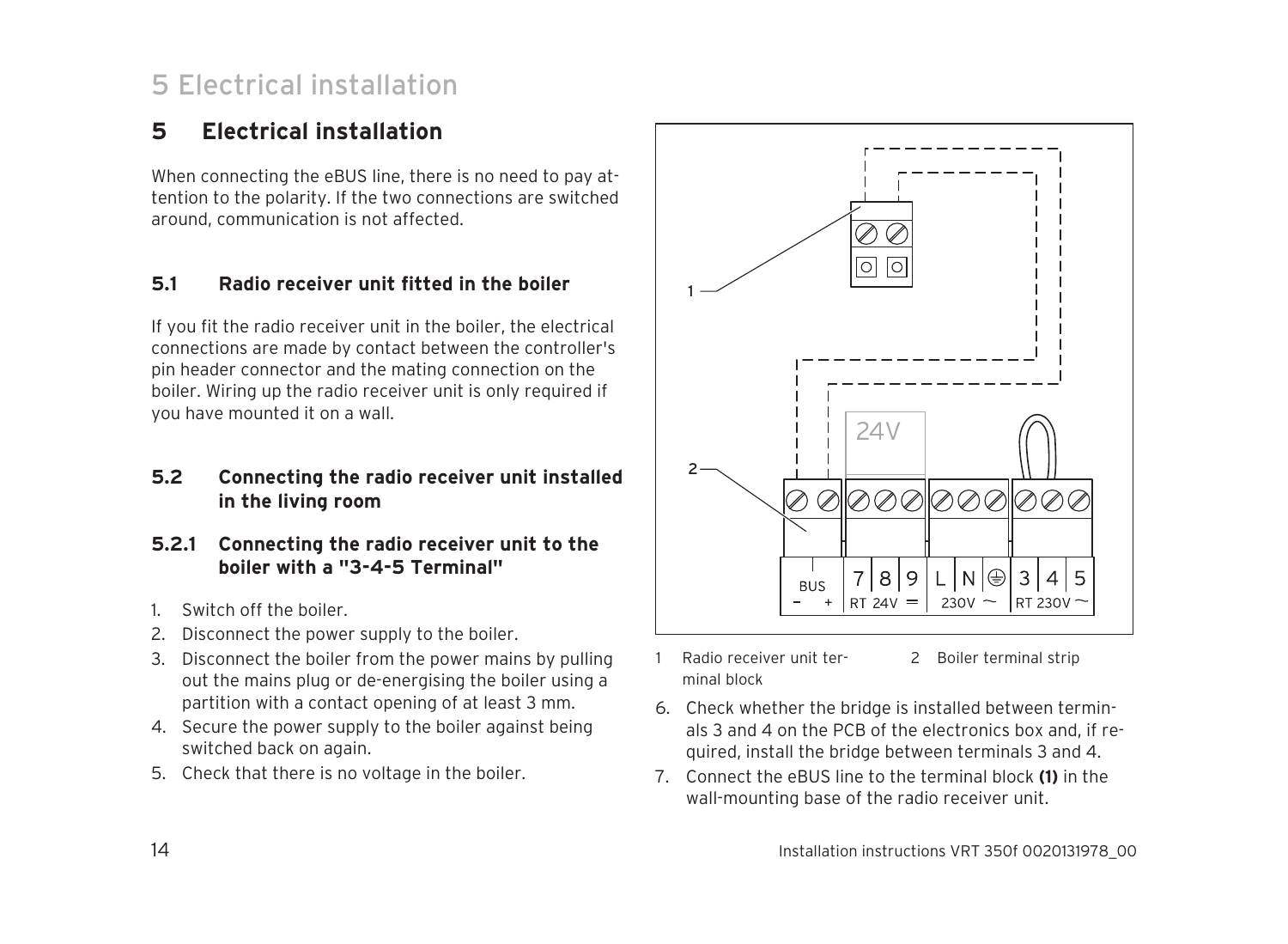## Electrical installation 5

8. Connect the eBUS line to the terminal block of the boiler **(2)**.

### **5.2.2 Connecting the radio receiver unit to a boiler with a "24V=RT terminal"**

- 1. Switch off the boiler.
- 2. Disconnect the power supply to the boiler.
- 3. Disconnect the boiler from the power mains by pulling out the mains plug or de-energising the boiler using a partition with a contact opening of at least 3 mm.
- 4. Secure the power supply to the boiler against being switched back on again.
- 5. Check that there is no voltage in the boiler.



- 1 Radio receiver unit terminal block
- 2 Boiler terminal strip
- 6. Check whether the bridge is installed between the 24 V=RT terminals on the PCB of the electronics box and, if required, install the bridge between the 24 V=RT terminals.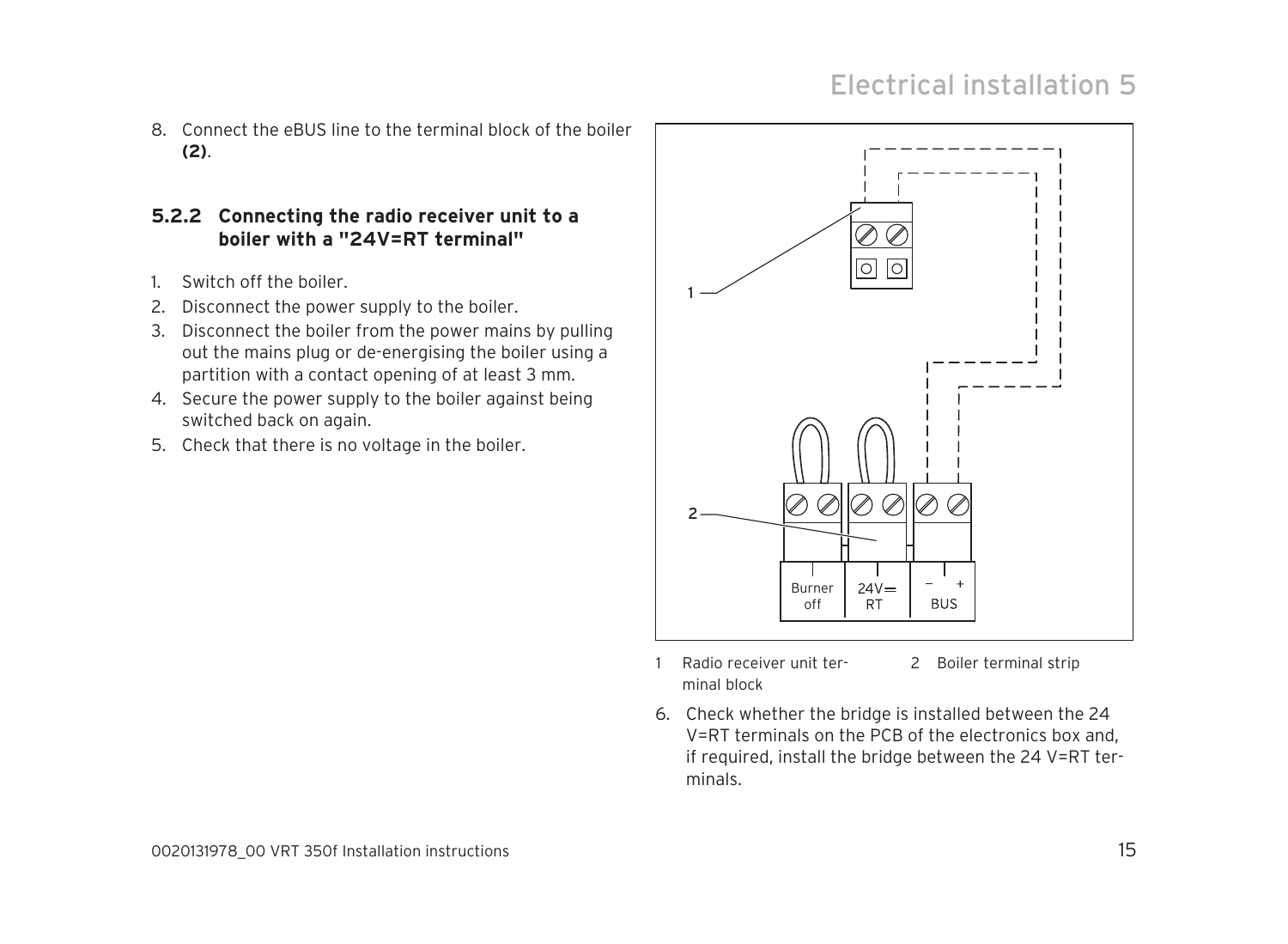## 6 Start-up

- 7. Connect the eBUS line to the terminal block **(1)** in the wall-mounting base of the radio receiver unit.
- 8. Connect the eBUS line to the terminal block of the boiler **(2)**.

## **6 Start-up**

When you start the controller for the first time after electrical installation or after replacement, the installation assistant starts automatically. You can use the installation assistant to make the main settings for the heating installation.



### **Note**

To be able use the controller to set the temperature for the hot water generation and heating circuit, you must set the maximum value for the temperatures on the boiler.

You can use the installation assistant to make the main settings for the heating installation.

The operating concept, an operation example, and the menu structure are all contained in the operating instructions of the controller.

All settings that you have made using the installation assistant can be changed again at a later time via the access level for the system operator **Installer level**. The read-out and

settings options for the installer level are described in the Access level for the competent person  $(\rightarrow$  Page 19).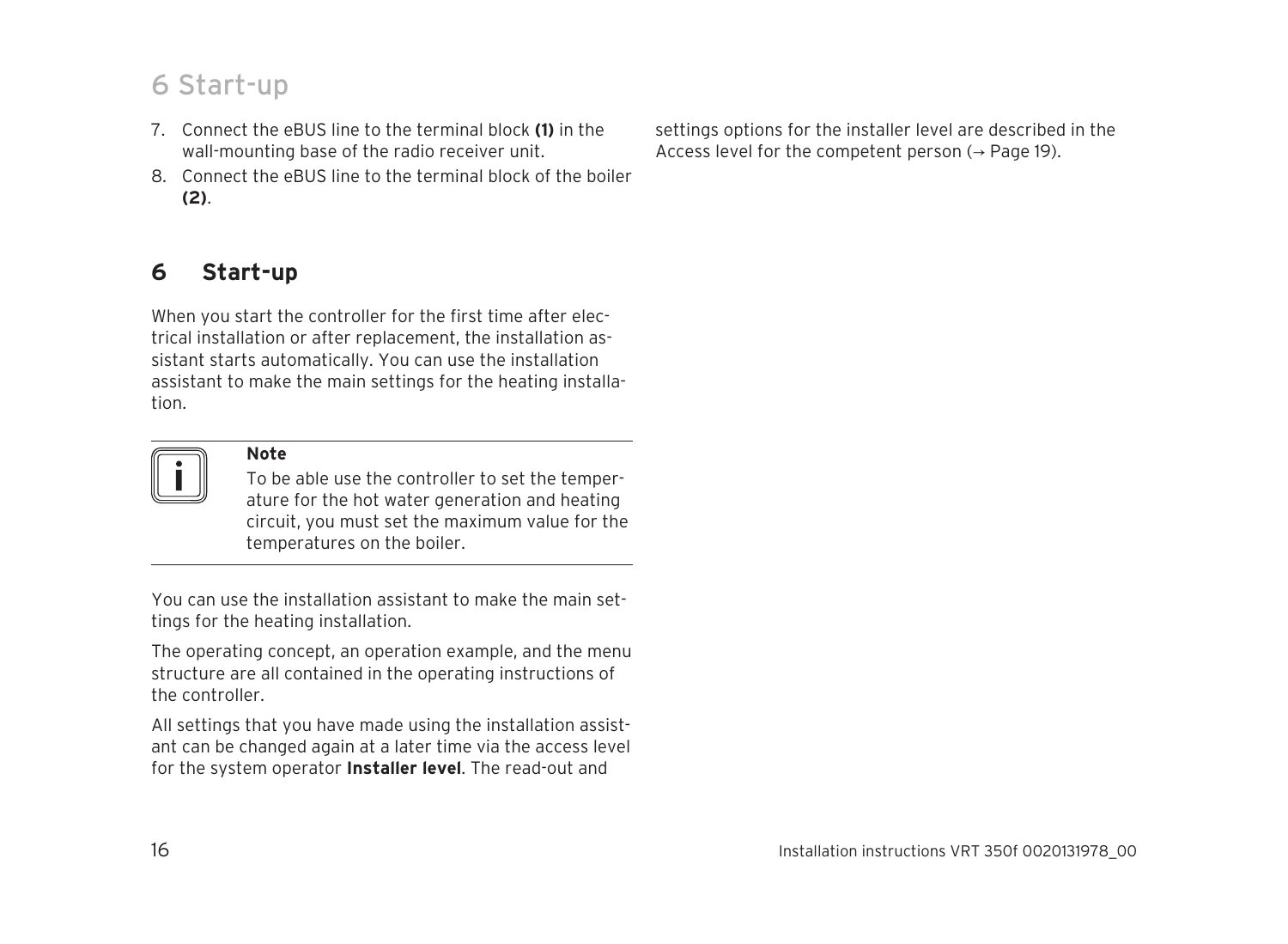## Start-up 6

### **6.1 Overview of installation assistant set-up options**

| <b>Setting</b>                                                                | <b>Values</b> |      | Increment, select                    | <b>Default setting</b> | <b>Setting</b> |  |
|-------------------------------------------------------------------------------|---------------|------|--------------------------------------|------------------------|----------------|--|
|                                                                               | Min.          | Max. |                                      |                        |                |  |
| Language                                                                      |               |      | Languages available for<br>selection | English                |                |  |
| <b>Control strategy</b>                                                       |               |      | Two point, analogue                  | Two point              |                |  |
| Route adjustment <sup>1)</sup>                                                | $-5$          | $+5$ |                                      | 0                      |                |  |
| Cylinder                                                                      |               |      | Active, Inactive                     | Active                 |                |  |
| 1) Appears only if the value <b>Analogue</b> is set for the control strategy. |               |      |                                      |                        |                |  |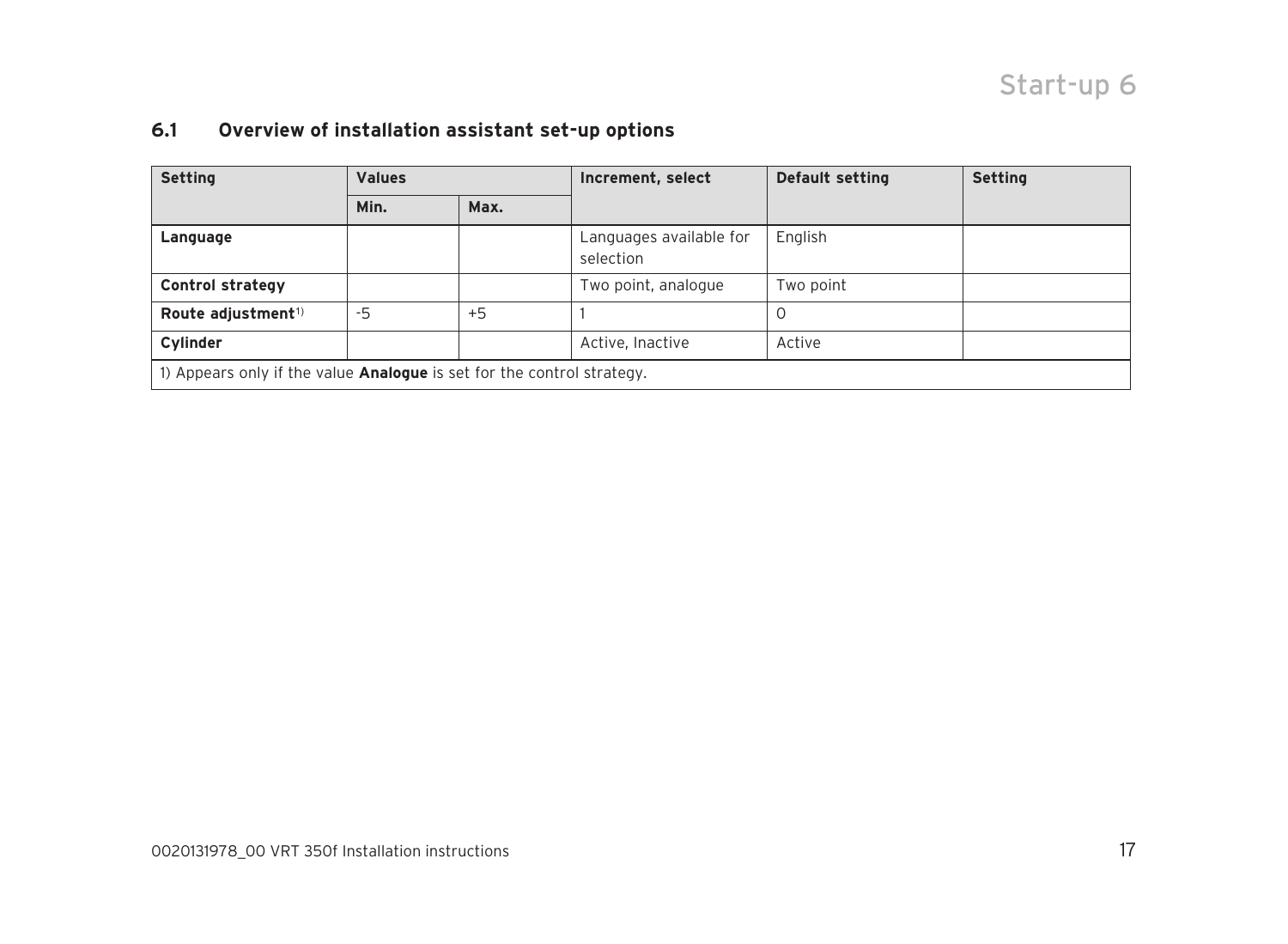## 7 Operating

## **7 Operating**

The controller has two operating levels, the access level for the operator and the access levels for the competent person.

The setting and read-out options for the operator, the operating concept and an operating example are described in the operating instructions for the controller.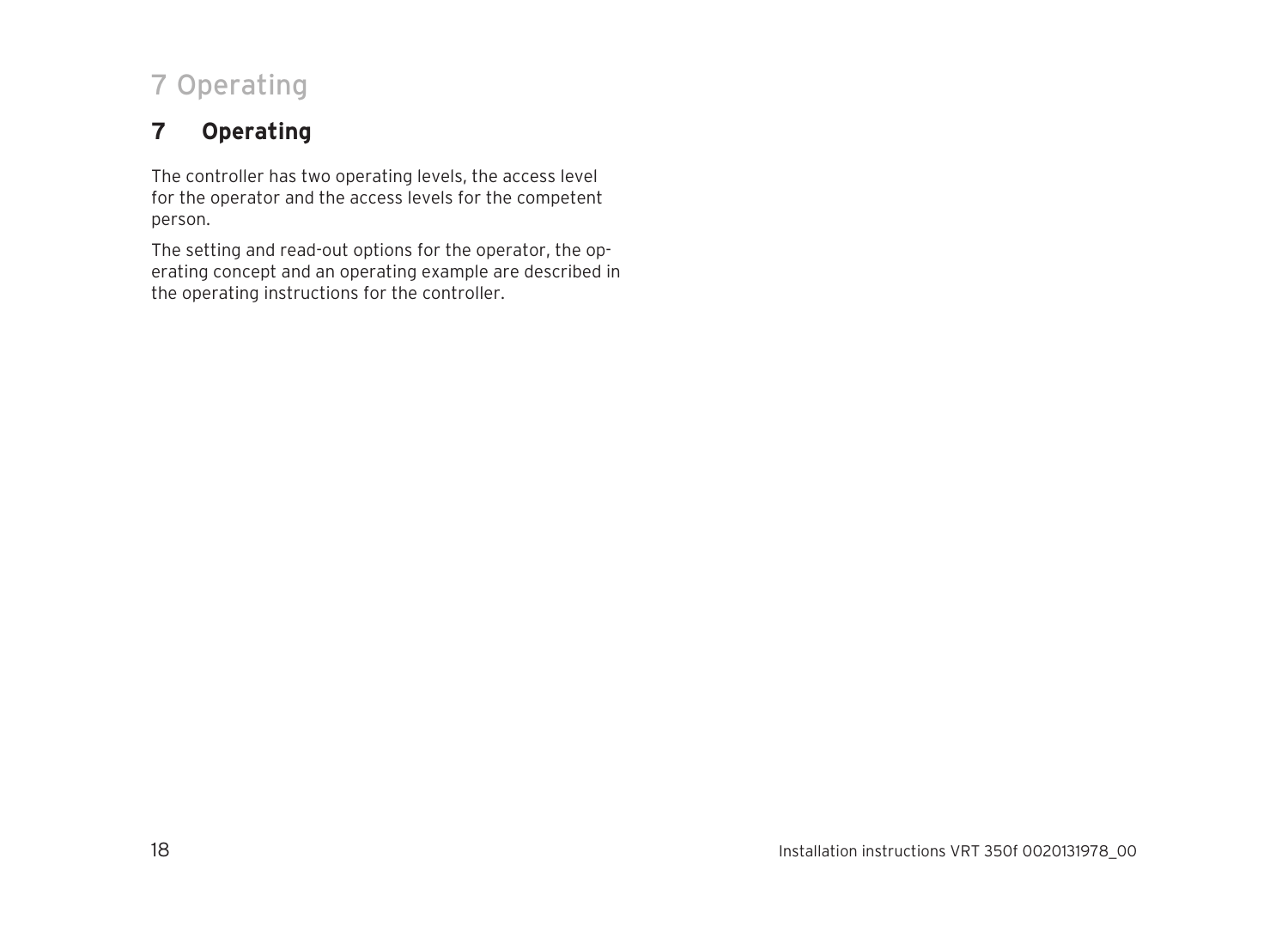### **7.1 Installer level overview**

You can use the left-hand selection button **Menu** and the list entry **Installer level** to access the setting and read-out options.

| <b>Setting level</b>                                                                                                                                                                                                                       | <b>Values</b> |      | Unit           | Increment, select              | <b>Default setting</b> | <b>Setting</b> |
|--------------------------------------------------------------------------------------------------------------------------------------------------------------------------------------------------------------------------------------------|---------------|------|----------------|--------------------------------|------------------------|----------------|
|                                                                                                                                                                                                                                            | Min.          | Max. |                |                                |                        |                |
| Installer level $\rightarrow$                                                                                                                                                                                                              |               |      |                |                                |                        |                |
| Enter code                                                                                                                                                                                                                                 | 000           | 999  |                |                                | 000                    |                |
|                                                                                                                                                                                                                                            |               |      |                |                                |                        |                |
| Installer level $\rightarrow$ Service information $\rightarrow$ Enter contact details $\rightarrow$                                                                                                                                        |               |      |                |                                |                        |                |
| Installer                                                                                                                                                                                                                                  |               | 11   | Figures        | A to $Z$ ,<br>0 to 9,<br>Space |                        |                |
| <b>Phone number</b>                                                                                                                                                                                                                        |               | 12   | <b>Numbers</b> | 0 to 9,<br>Space,<br>Hyphen    |                        |                |
| Installer level $\rightarrow$ Service information $\rightarrow$ Service date $\rightarrow$<br>Next service on                                                                                                                              |               |      | Date           |                                |                        |                |
|                                                                                                                                                                                                                                            |               |      |                |                                |                        |                |
| Installer level $\rightarrow$ System configuration $\rightarrow$                                                                                                                                                                           |               |      |                |                                |                        |                |
| System                                                                                                                                                                                                                                     |               |      |                |                                |                        |                |
| * If there is no fault, then the status is OK. If there is a fault, Fault appears here and you can read the fault message in the "Fault<br>messages" section.<br>1) Appears only if the value <b>Analogue</b> is set for the control type. |               |      |                |                                |                        |                |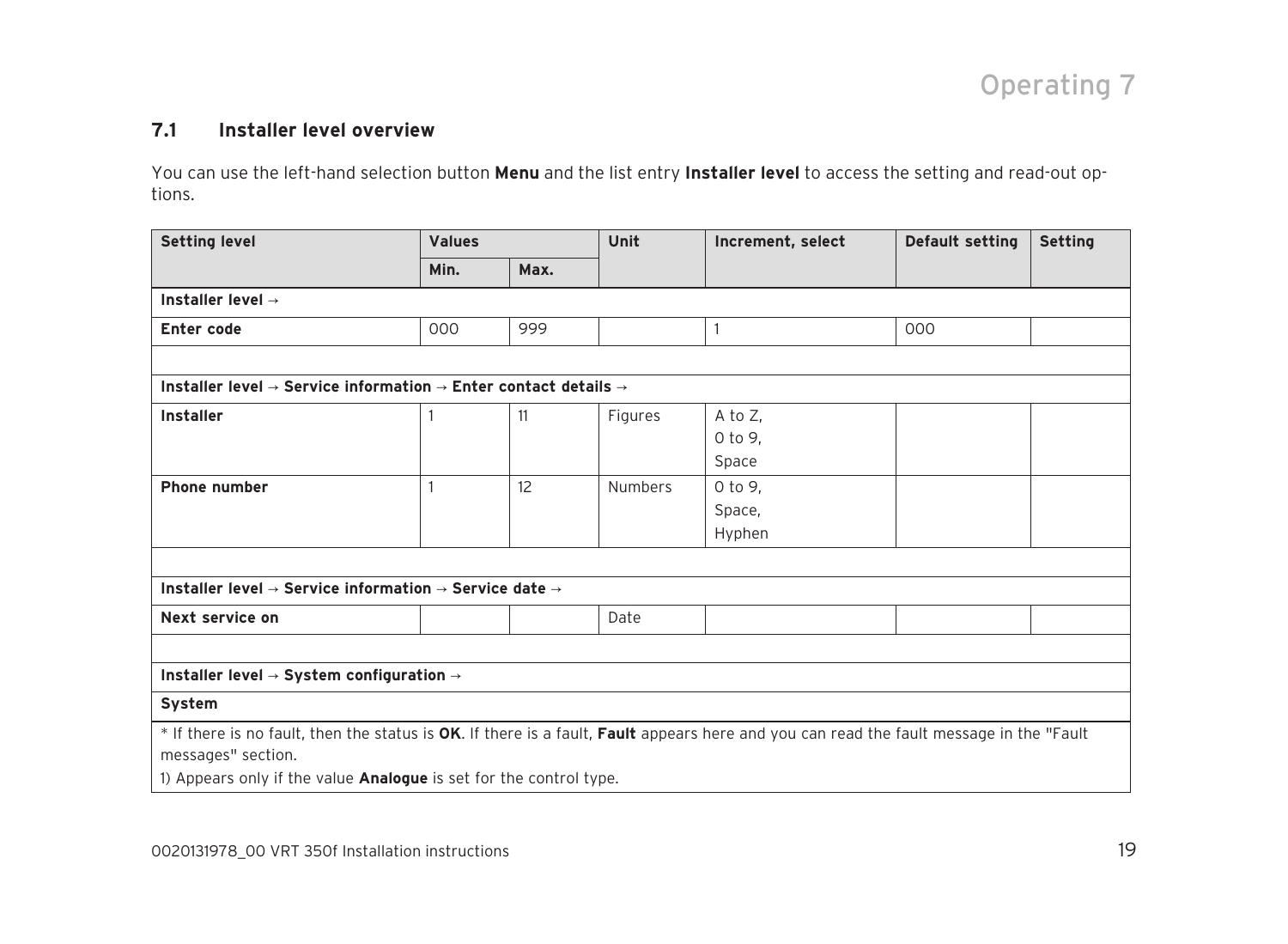## 7 Operating

| <b>Setting level</b>                                                                                                                                                                                                                       | <b>Values</b>    |        | Unit        | Increment, select                 | Default setting | <b>Setting</b> |
|--------------------------------------------------------------------------------------------------------------------------------------------------------------------------------------------------------------------------------------------|------------------|--------|-------------|-----------------------------------|-----------------|----------------|
|                                                                                                                                                                                                                                            | Min.             | Max.   |             |                                   |                 |                |
| <b>Status</b>                                                                                                                                                                                                                              | Current value*   |        |             |                                   |                 |                |
| Water pressure                                                                                                                                                                                                                             | Current value    |        | bar         |                                   |                 |                |
| Domestic hot water                                                                                                                                                                                                                         | Current value    |        | $^{\circ}C$ |                                   |                 |                |
| <b>Control modules</b>                                                                                                                                                                                                                     | Displaying       |        |             | Software version                  |                 |                |
| <b>Heat generator</b>                                                                                                                                                                                                                      |                  |        |             |                                   |                 |                |
| <b>Status</b>                                                                                                                                                                                                                              | Current value    |        |             | Off.<br>Heating,<br><b>DHW</b>    |                 |                |
| VF <sub>1</sub>                                                                                                                                                                                                                            | Current value    |        |             |                                   |                 |                |
| <b>HEATING 1</b>                                                                                                                                                                                                                           |                  |        |             |                                   |                 |                |
| Auto day temp to                                                                                                                                                                                                                           | Current value    |        | hr: min     |                                   |                 |                |
| Day temperature                                                                                                                                                                                                                            | 5                | 30     | $^{\circ}C$ | 0,5                               | 20              |                |
| Set-back temp.                                                                                                                                                                                                                             | 5                | 30     | $^{\circ}C$ | 0,5                               | 15              |                |
| Flow temp. target.                                                                                                                                                                                                                         | Current value    |        | $^{\circ}C$ |                                   |                 |                |
| <b>Actual flow temperature</b>                                                                                                                                                                                                             | Current value    |        | $^{\circ}C$ |                                   |                 |                |
| <b>Advancd functns</b>                                                                                                                                                                                                                     | Current function |        |             | Cylinder boost,<br>Party,<br>Away | None            |                |
| Domestic hot water                                                                                                                                                                                                                         |                  |        |             |                                   |                 |                |
| Cylinder                                                                                                                                                                                                                                   | Inactive         | Active |             | Active, Inactive                  | Active          |                |
| * If there is no fault, then the status is OK. If there is a fault, Fault appears here and you can read the fault message in the "Fault<br>messages" section.<br>1) Appears only if the value <b>Analogue</b> is set for the control type. |                  |        |             |                                   |                 |                |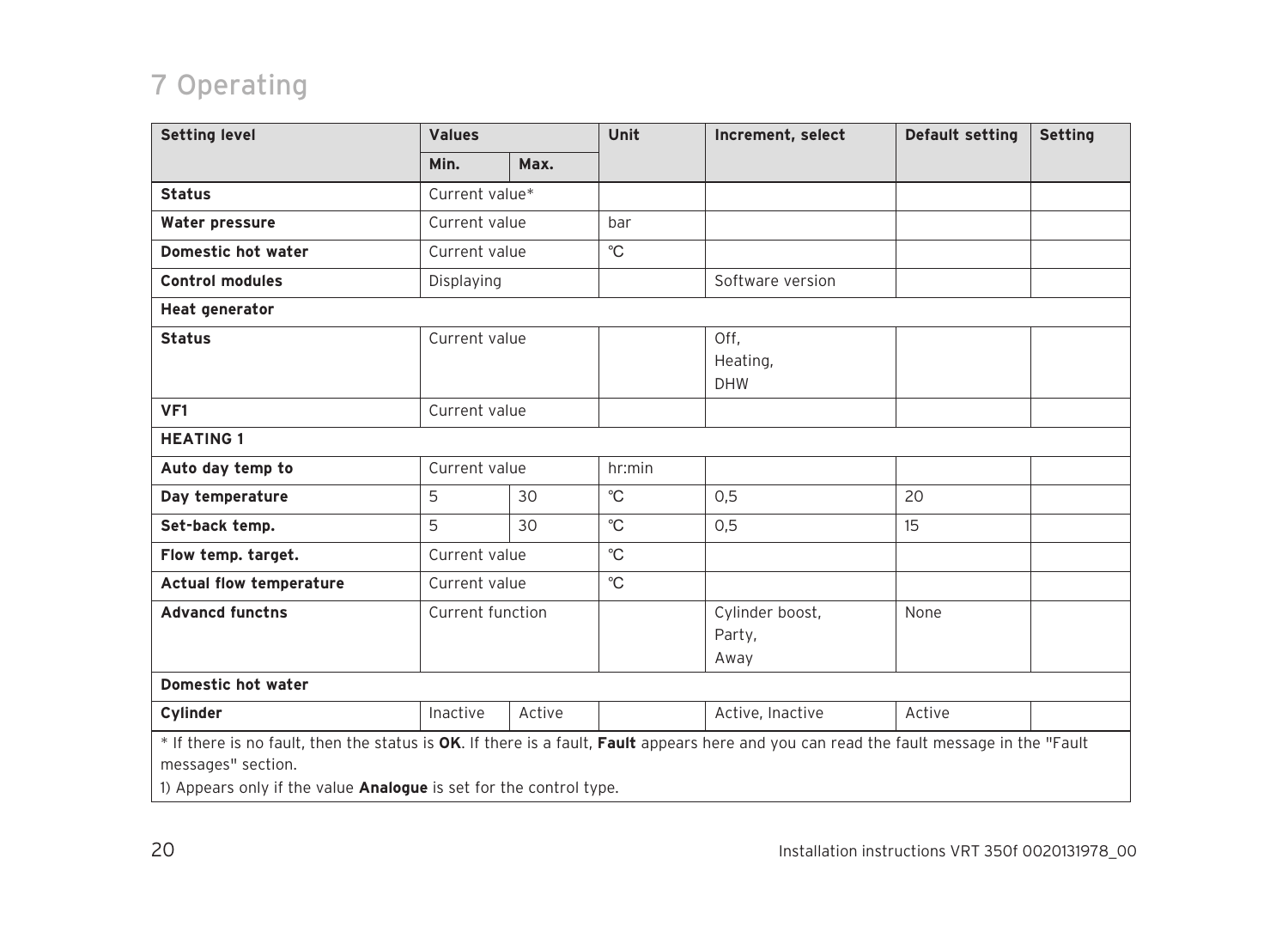## Operating 7

| <b>Setting level</b>                                                                                                                                                                                                                       | <b>Values</b> |      | Unit        | Increment, select | Default setting | <b>Setting</b> |  |
|--------------------------------------------------------------------------------------------------------------------------------------------------------------------------------------------------------------------------------------------|---------------|------|-------------|-------------------|-----------------|----------------|--|
|                                                                                                                                                                                                                                            | Min.          | Max. |             |                   |                 |                |  |
| Target cylinder temperature                                                                                                                                                                                                                | 35            | 70   | $^{\circ}C$ |                   | 60              |                |  |
| Actual cylinder temperature                                                                                                                                                                                                                | Current value |      | $^{\circ}C$ |                   |                 |                |  |
| System                                                                                                                                                                                                                                     |               |      |             |                   |                 |                |  |
| <b>Control strategy</b>                                                                                                                                                                                                                    | Current value |      |             | 2-point, analogue | 2-point         |                |  |
| Plug adjustment <sup>1)</sup>                                                                                                                                                                                                              | -5            | $+5$ |             |                   | $\Omega$        |                |  |
| <b>RF</b> connection                                                                                                                                                                                                                       |               |      |             |                   |                 |                |  |
| <b>Controller</b>                                                                                                                                                                                                                          | O             | 10   |             |                   |                 |                |  |
| Teach-in                                                                                                                                                                                                                                   | On            | Off  |             | On, Off           | Off             |                |  |
|                                                                                                                                                                                                                                            |               |      |             |                   |                 |                |  |
| Installer level $\rightarrow$ Change code $\rightarrow$                                                                                                                                                                                    |               |      |             |                   |                 |                |  |
| New code                                                                                                                                                                                                                                   | 000           | 999  |             |                   | 000             |                |  |
| * If there is no fault, then the status is OK. If there is a fault, Fault appears here and you can read the fault message in the "Fault<br>messages" section.<br>1) Appears only if the value <b>Analogue</b> is set for the control type. |               |      |             |                   |                 |                |  |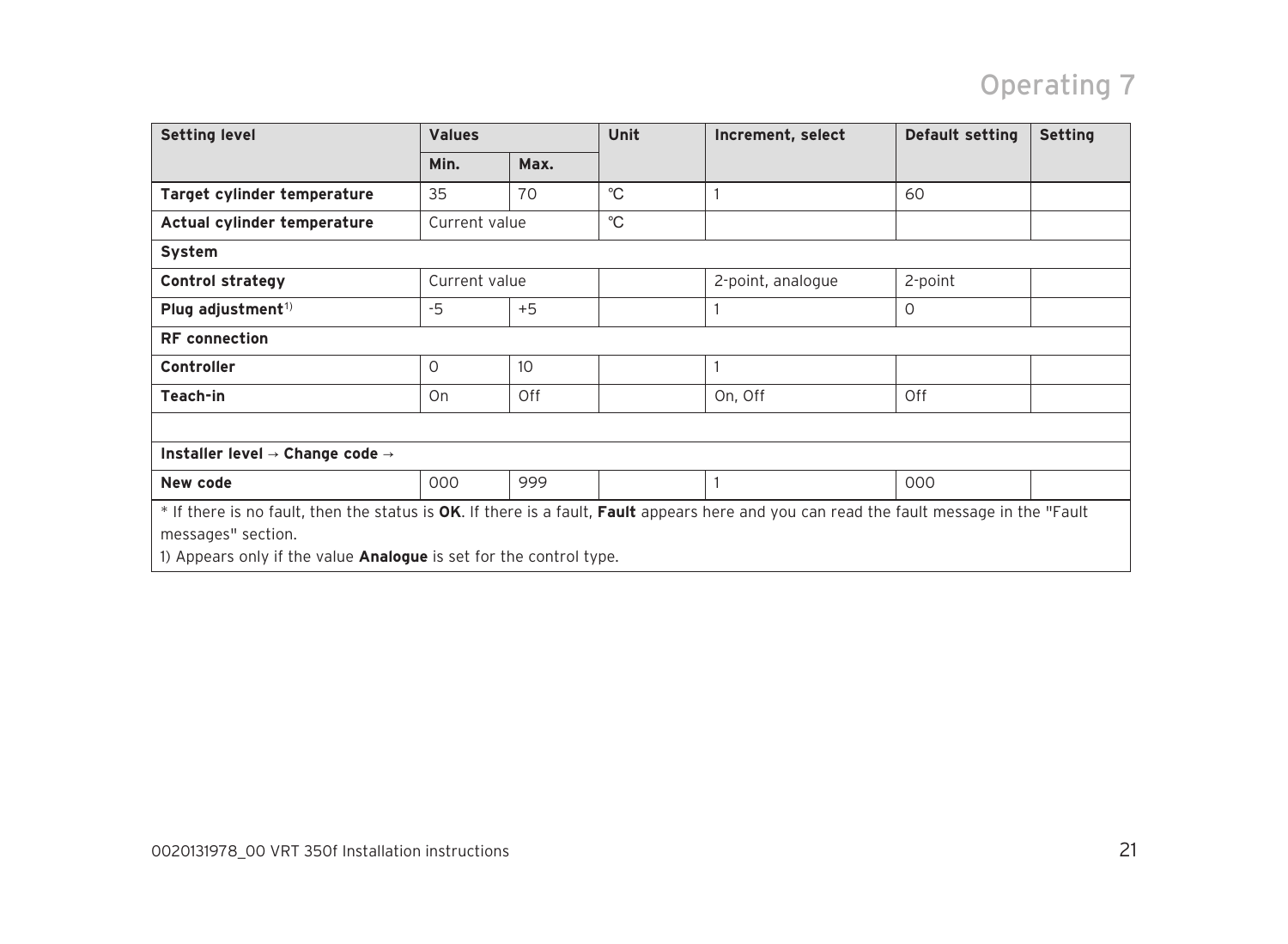## 8 Operating and display functions

## **8 Operating and display functions**

The path details given at the start of each function description indicate how you can access this function in the menu structure.

The square brackets contain the level of detail to which the function belongs.

You can use the left-hand selection button **Menu** and the list entry **Installer level** to set the operating and display functions.

### **8.1 Service information**

### **8.1.1 Entering contact details**

### **Menu** →**Installer level** → **Service information** → **Enter contact data**

- You can enter your contact details (company name and phone number) in the controller.
- As soon as the date of the next service appointment is reached, the operator can view these contact details in the display of the controller.

### **8.1.2 Entering the service date**

### **Menu** → **Installer level** → **Service information** → **Service date**

– In the controller, you can save a date (day, month, year) for the next regular service.

When the date for the next service date is reached, the message **Service heater 1** is displayed in the basic display of the controller.

If a service date is saved in the heater, the message **Service heater 1** appears on the heater when this date is reached.

The message is switched off if:

- $-$  the date is in the future.
- the initial date 01.01.2011 is set.



### **Note**

To find out which service date to enter, refer to the instructions for your heater unit.

### **8.2 System configuration: System**

### **8.2.1 Reading the system status**

### **Menu** → **Installer level** → **System configuration** [**System** -- --] → **Status**

– This function allows you to read the status of the heating system. If there is no fault, the message "**OK**" appears here. If there is a fault, the status "**Fault**" is displayed. If you press the right selector button the list of error messages ( $\rightarrow$  Page 27) is displayed.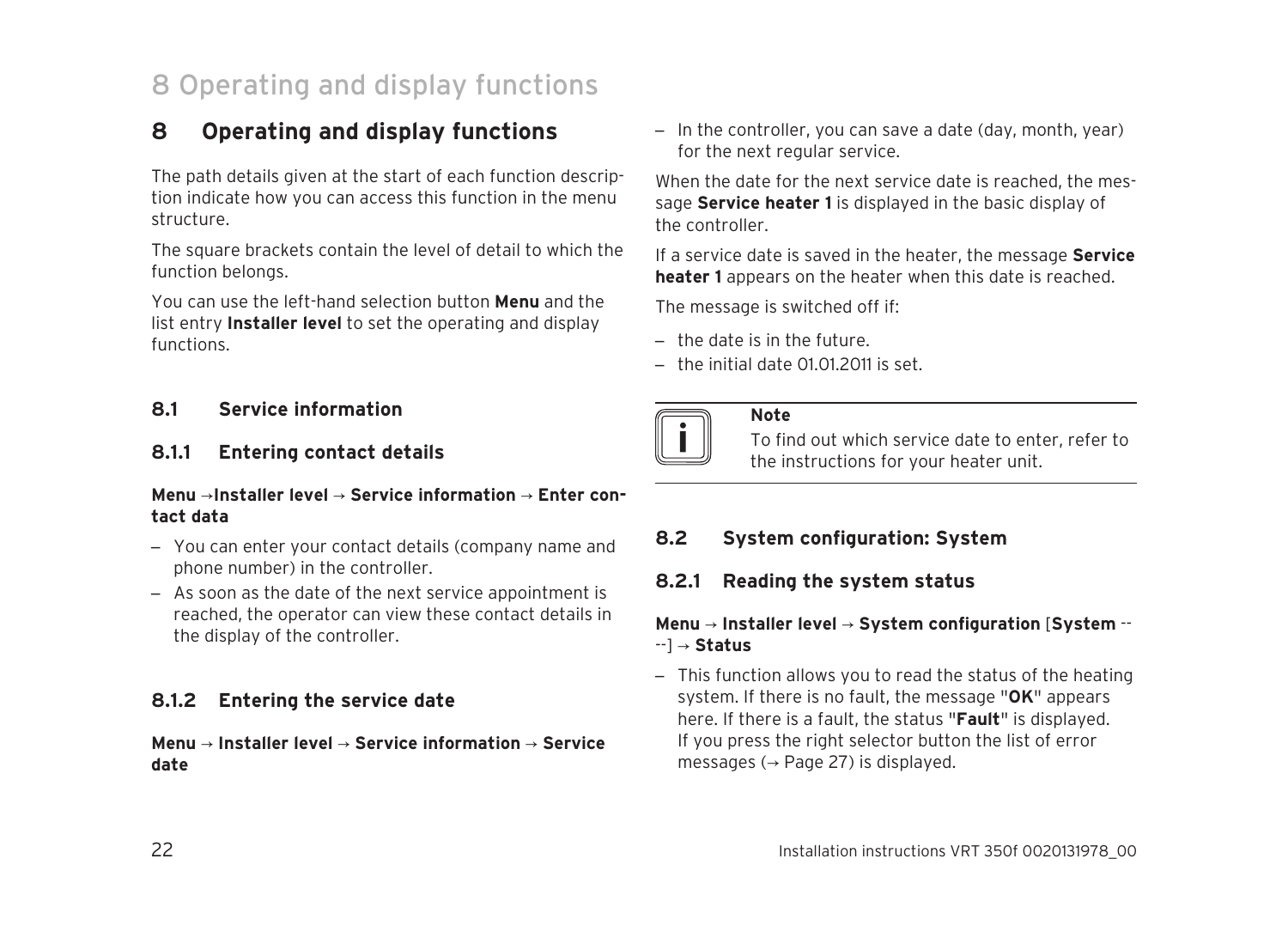# **8.2.5 Setting the control type**

**Menu** → **Installer level** → **System configuration** [**System** -- --] → **Control type**

### **8.2.4 Reading the software version**

# tion status (**Charged**, **Not charged**).

### **Menu** → **Installer level** → **System configuration** [**System** -- --] → **Control modules**

– You can use this function to read the software version of the display, the heat generator and the radio receiver unit.

### – This function allows you to read the water pressure of the heating system.

**8.2.2 Reading the water pressure of the heating**

**Menu** → **Installer level** → **System configuration** [**System** --

# **8.2.3 Reading the hot water generation status**

# **Menu** → **Installer level** → **System configuration** [**System** --

**system**

--] → **Water pressure**

- 
- --] → **Domestic hot water**
- 
- 
- You can use this function to read the hot water genera-
- Operating and display functions 8
- Select this function to set the type of room temperature control:
- Two-point corresponds to an On/Off control system
- Analogue corresponds to a modulating control system

### **8.2.6 Setting the distance adjustment**

### **Menu** → **Installer level** → **System configuration** [**System** -- --] → **Distance adjustment**

- This function allows you to optimally adjust the switching behaviour of the controller to the room size or the radiator layout:
- Positive values: slower controller switching behaviour
- Negative values: faster controller switching behaviour

The **Distance adjustment** function is only available if you have set **Analogue** under the **Control strategy** function

### **8.3 System configuration: Heat generator**

**8.3.1 Reading the status of the heater**

### **Menu** → **Installer level** → **System configuration** [**Heater 1** - ---] → **Status**

– This function allows you to read the current status of the heater (boiler). **Off**, **Heating** (heating mode), **hot water generation**.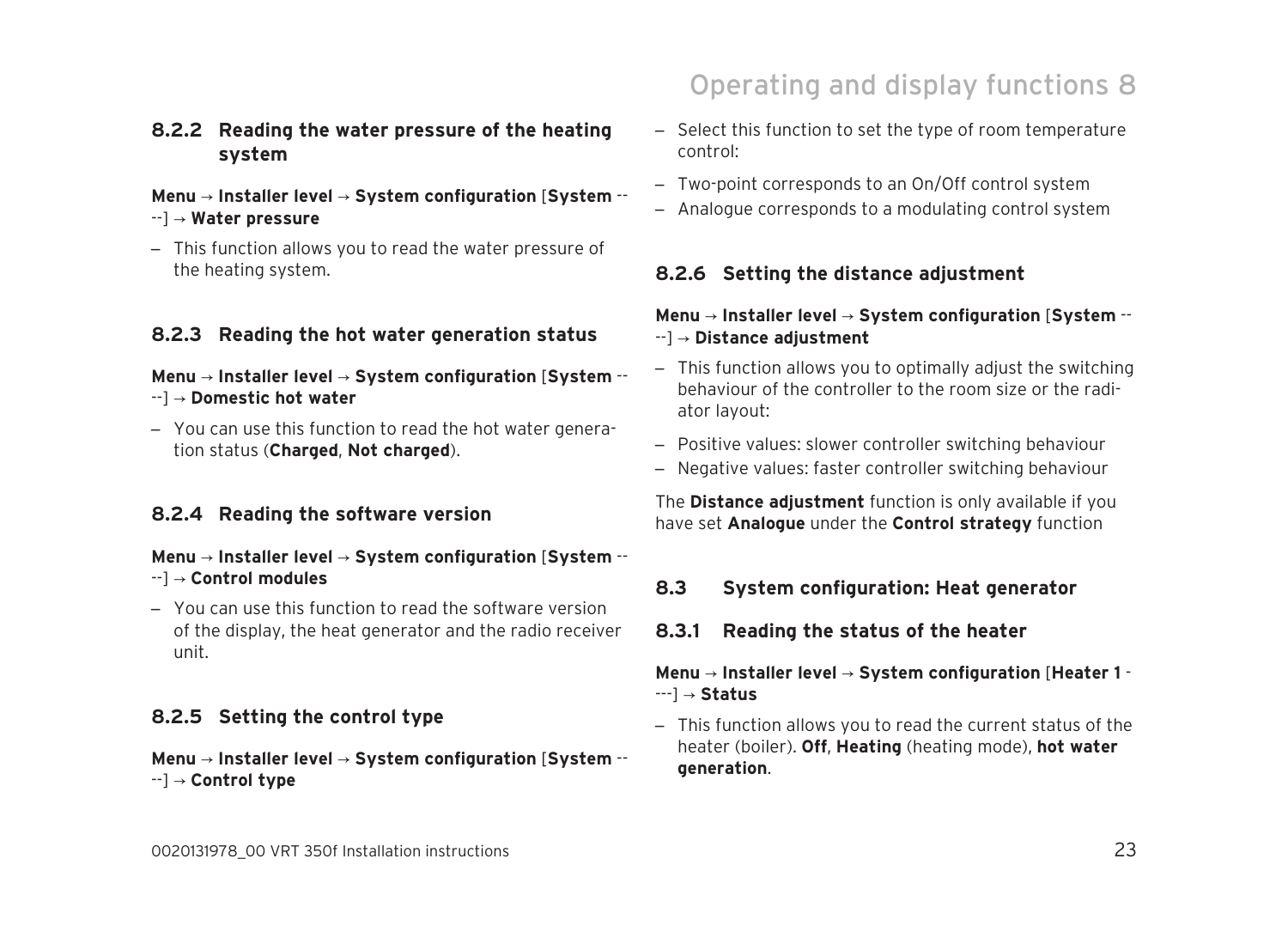## 8 Operating and display functions

### **8.3.2 Reading the value of temperature sensor VF1**

### **Menu** → **Installer level** → **System configuration** [**Heater 1** - ---] → **VF1**

– This function allows you to read the current value of temperature sensor VF1.

### **8.4 System configuration: Heating circuit**

### **8.4.1 Reading the end of the current time period**

### **Menu** → **Installer level** → **System configuration** [**HEATING 1** ----] → **Auto day temp until**

– With this function, you can stipulate whether or not a set time period is active for the **Automatic** mode and how much of the period is still remaining. To do this, the controller must be in "**Automatic mode**". The information is specified in hr:min.

### **8.4.2 Setting the day temperature**

### **Menu** → **Installer level** → **System configuration** [**HEATING 1** ----] → **Day temperature**

– This function allows you to set the desired day temperature for the heating circuit.

### **8.4.3 Setting the set-back temperature**

### **Menu** → **Installer level** → **System configuration** [**HEATING 1** ----] → **Set-back temperature**

– This function allows you to set the desired set-back temperature for the heating circuit.

The set-back temperature is the temperature to which the heating is to be reduced at times of low heat demand (e.g. overnight).

### **8.4.4 Reading the target flow temperature**

### **Menu** → **Installer level** → **System configuration** [**HEATING 1** ----] → **Flow temp. target**

– You use this function to read the target flow temperature for the heating circuit.

### **8.4.5 Reading the current flow temperature**

### **Menu** → **Installer level** → **System configuration** [**HEATING 1** ----] → **Flow temp. current**

– You use this function to read the current flow temperature for the heating circuit.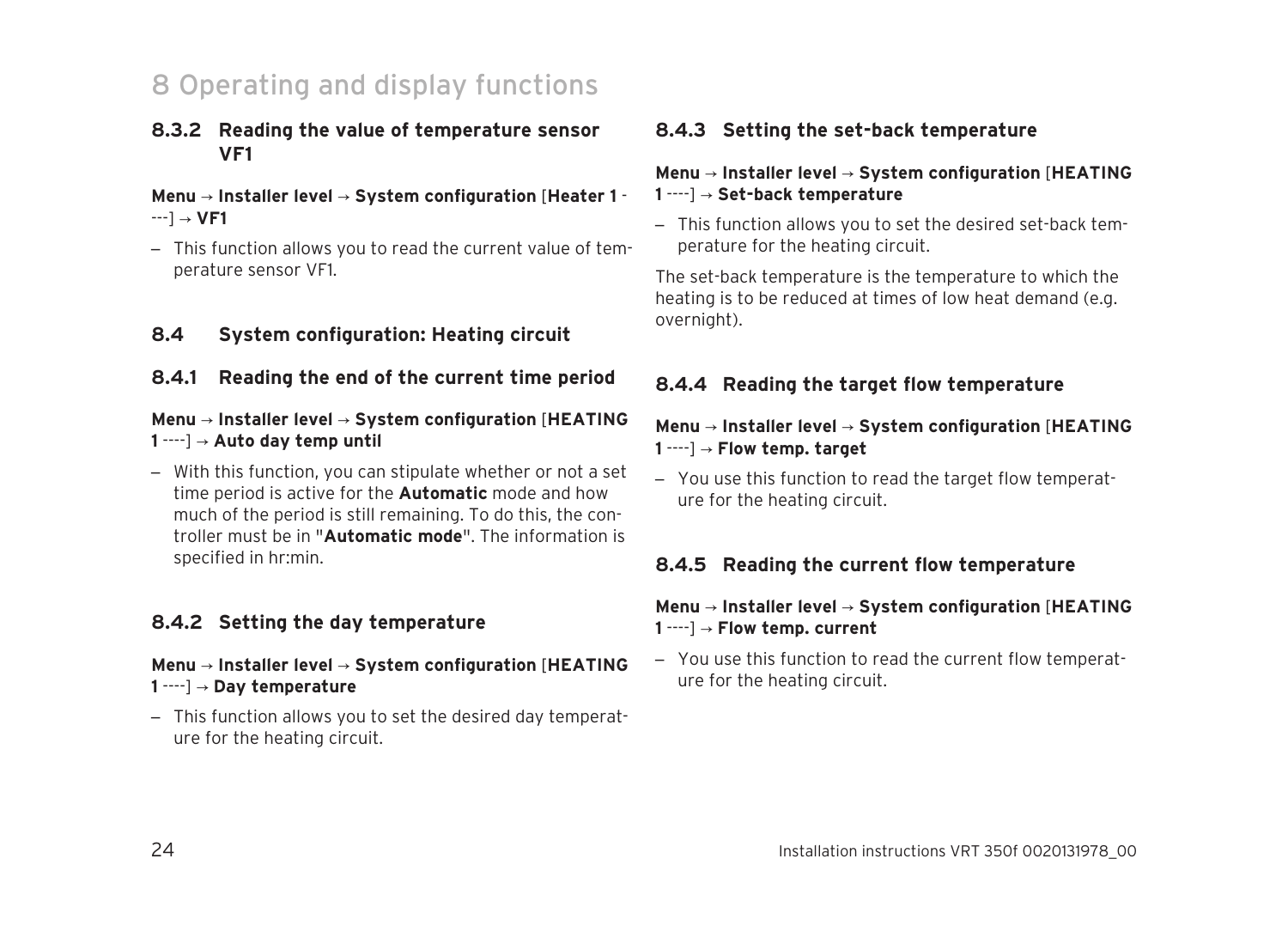### **8.4.6 Reading the status of advanced functions**

### **Menu** → **Installer level** → **System configuration** [**HEATING 1** ----] → **Advanced functions**

– With this function, you can define whether a special operating mode (advanced function), such as **Party function** etc. is currently active for a heating circuit.

### **8.5 System configuration: Domestic hot water circuit**

### **8.5.1 Activating the cylinder**

### **Menu** → **Installer level** → **System configuration** [**Domestic hot water** ----] → **Cylinder**

– Select this function to specify whether a cylinder is connected:

Active: Cylinder connected

Inactive: No cylinder connected

### **8.5.2 Setting the target temperature for domestic hot water cylinder (desired hot water temperature)**

### **Menu** → **Installer level** → **System configuration** [**Domestic hot water** ----] → **Cylinder temp. target**

– This function allows you to define the set target temperature for a connected domestic hot water cylinder (**de-**

## Operating and display functions 8

**sired hot water temperature**). Set the set target temperature on the controller in such a way that the heat demand of the operator is covered.

The temperature for the domestic hot water cylinder must be set to the maximum value in the boiler.

### **8.5.3 Reading the current temperature of the domestic hot water cylinder**

### **Menu** → **Installer level** → **System configuration** [**Domestic hot water** ----] → **Cyl. temp. current**

– You can use this function to read the measured cylinder temperature.

### **8.6 RF connection system configuration**

**8.6.1 Checking radio communication between controller and radio receiver unit**

### **Menu** → **Installer level** → **System configuration** [**RF connection** ----] → **Controller**

- The quality of the RF connection is indicated by a number on a scale of 0 to 10.
- 0: No reception
- 1: Poor quality
- 10: Excellent quality

The display of the quality is updated if there is a change.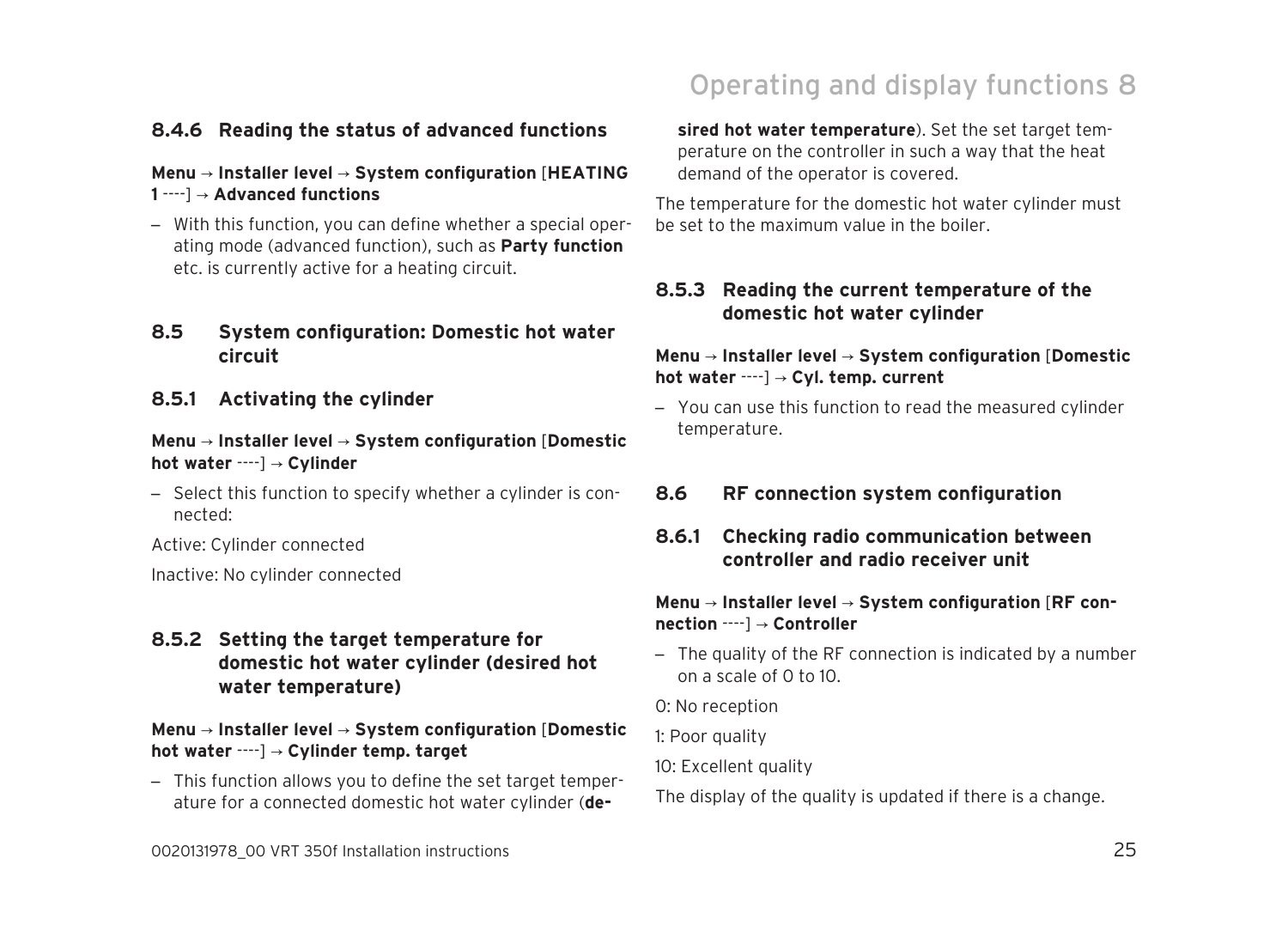## 8 Operating and display functions

You should change the location of the controller or radio receiver unit if the quality rating is below 3. The range of radio transmission inside buildings greatly depends on the local conditions (e.g. design and structure of the building). Consequently, an indoor range of 25 m cannot always be guaranteed. Outside of enclosed spaces (outdoors), the range is more than 100 m.

### **8.6.2 Commissioning a replacement radio controller (teach-in)**

### **Menu** → **Installer level** → **System configuration** [**RF connection** ----] → **Teach-in**

– You can use this function to start up the new controller after you have replaced a defective controller.

### **8.7 Changing the code for Installer level**

### **Menu** → **Installer level** → **Change code**

– This function allows you to change the access code for the "**Installer level**" operating level.

If the code is no longer available, you must reset the controller to the factory setting in order to obtain access to Installer level again.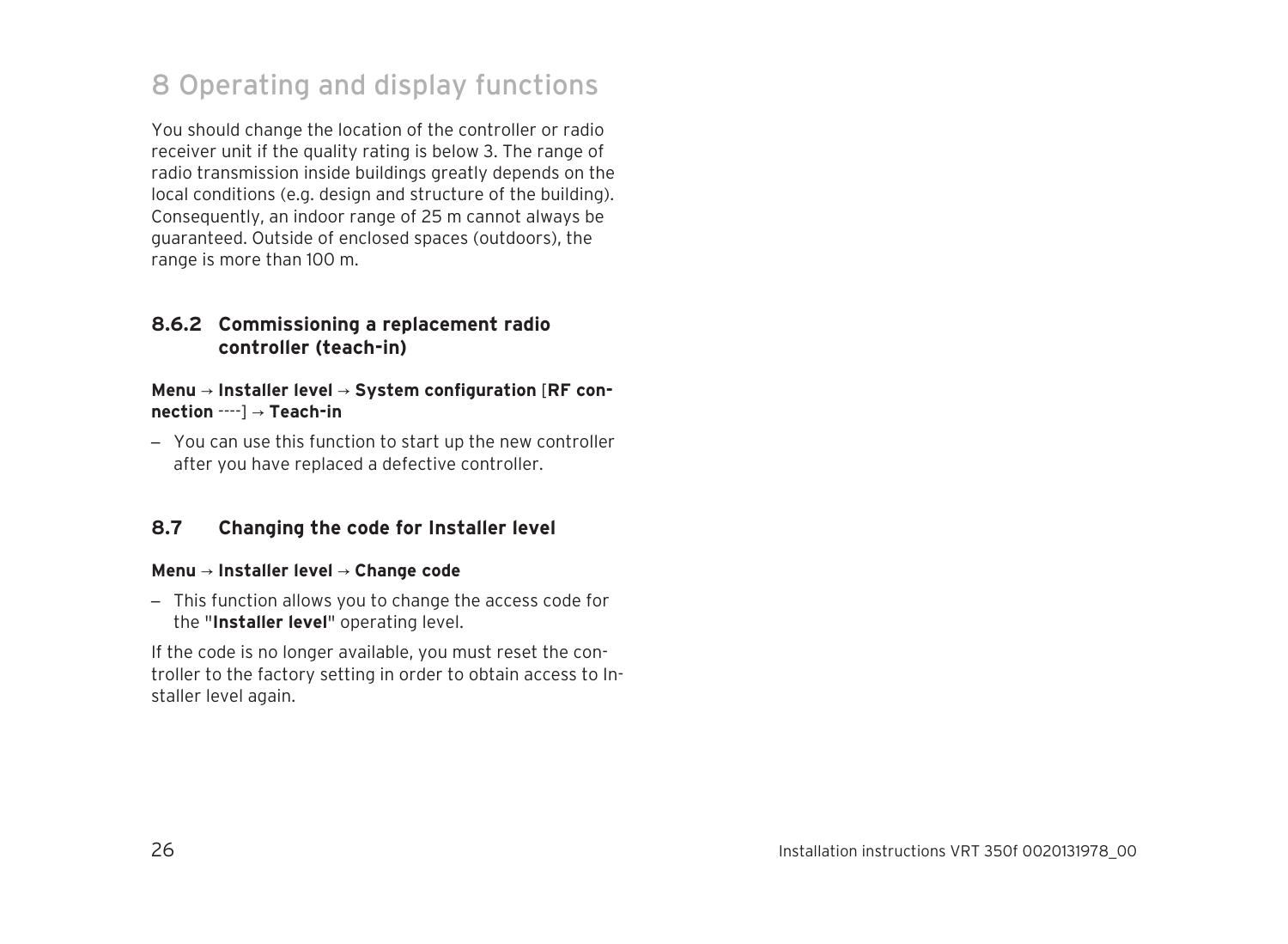## Troubleshooting 9

### **9 Troubleshooting**

### **9.1 Error messages**

**Note**

If a fault occurs in the heating system, an error message will appear in the controller display instead of the basic display. You can access the basic display again by pressing function key "**Back**".

You can also read all current error messages under the following menu point:

### **Menu** → **Information** → **System status** → **Status** [Fault]

– If there is a fault, the status "**Fault**" is displayed. In this case, the right-hand selector button has the function **Display**. Press the right-hand selector button to display a list of fault messages.



Not all error messages in the list appear automatically on the display.

| <b>Display</b>                          | <b>Meaning</b>                                                                | <b>Connected devices</b>                | Cause                                                                                   |
|-----------------------------------------|-------------------------------------------------------------------------------|-----------------------------------------|-----------------------------------------------------------------------------------------|
| Heat generator fault 1                  | Heat generator fault 1                                                        | Heat generator 1                        | See instructions, heat gener-<br>ator 1                                                 |
| O Communication fault heat<br>generator | Connection fault, heat gener-<br>ator 1                                       | Heat generator 1                        | Cable defective, plug connec-<br>tion not correct                                       |
| No RF connection                        | Fault, RF connection between<br>radio controller and radio re-<br>ceiver unit | Radio controller<br>Radio receiver unit | Installation site unsuitable,<br>controller defective, radio<br>receiver unit defective |
| <b>Change batteries</b>                 | Radio controller fault                                                        | Radio controller                        | Batteries in radio controller<br>almost out of power                                    |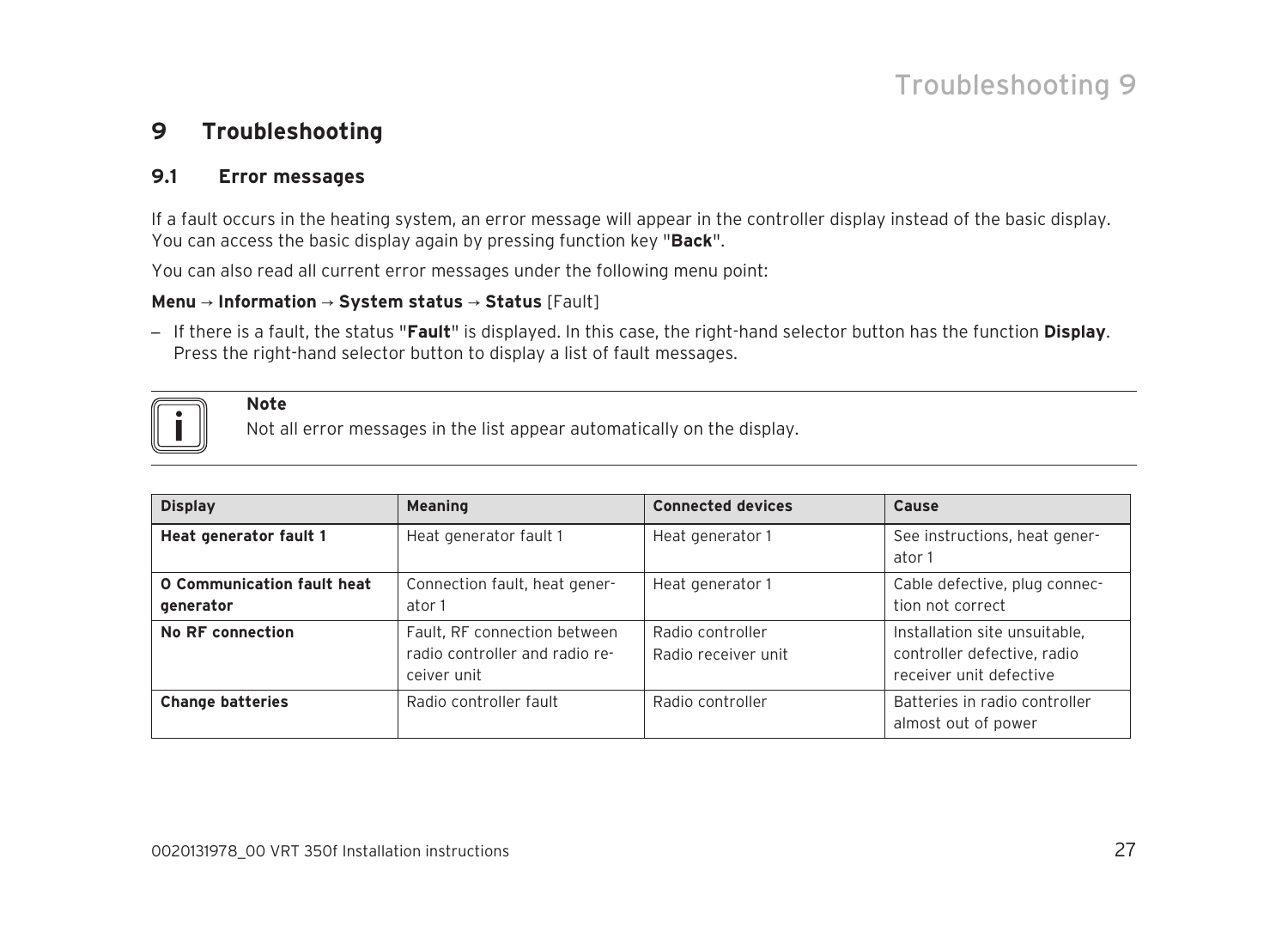## 9 Troubleshooting

### **9.2 Faults**

| Fault                                                 | <b>Cause</b> | Remedy                                                                                                                                         |
|-------------------------------------------------------|--------------|------------------------------------------------------------------------------------------------------------------------------------------------|
| Display is dark                                       | Unit fault   | The power is switched off/on at the<br>$\overline{\phantom{0}}$<br>heater<br>Check the power supply for the heater<br>$\overline{\phantom{0}}$ |
| No changes in the display via the rotary<br>knob      | Unit fault   | The power is switched off/on at the<br>—<br>heater                                                                                             |
| No changes in the display via the selector<br>buttons | Unit fault   | The power is switched off/on at the<br>heater                                                                                                  |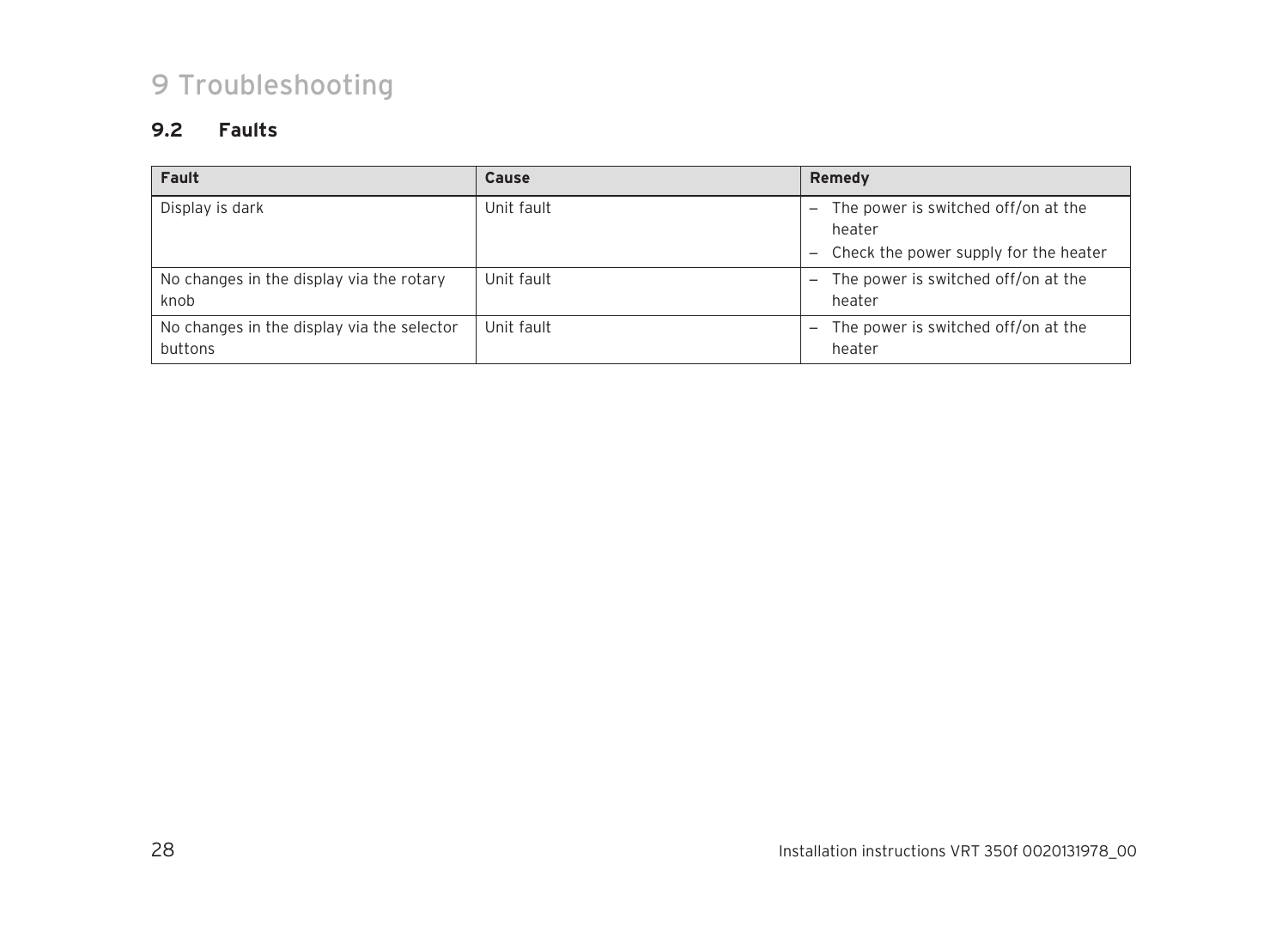## **10 Replacing components**

### **10.1 Recording radio controller settings**

- 1. Before replacing the radio receiver unit and/or the radio controller, make a note of all the settings on the radio controller.
- 2. Scroll through all display pages on the radio controller and note down all manually configurable values (e.g. target room temperature, programmed time period).



### **Note**

When you replace the radio receiver unit and/or the radio controller, the user-specific settings will be partially or completely lost.

### **10.2 Replacing the radio receiver unit**

▶ Before you start, make a note of all the settings on the radio controller.

### **10.2.1 Removing from the wall**

- 1. Insert a screwdriver into the slot on the wall-mounting base.
- 2. Carefully lever the radio receiver unit from the wallmounting base.
- 3. Dispose of the faulty radio receiver unit correctly.

### **10.2.2 Removing from the boiler**

- 1. If necessary, open the front panel on the boiler.
- 2. Carefully remove the radio receiver unit from the boiler electronics box.
- 3. If necessary, close the front panel on the boiler.
- 4. Dispose of the faulty radio receiver unit correctly.

### **10.2.3 Fitting the radio receiver unit**

- 1. Fit the radio receiver unit on the wall.  $(\rightarrow$  Page 11)
- 2. Fit the radio receiver unit in the boiler.  $( \rightarrow$  Page 9)

### **10.3 Replacing the radio controller**

### **10.3.1 Removing from the wall**

- 1. Pull the radio controller upwards and off the wallmounting base .
- 2. Remove the batteries.
- 3. Dispose of the batteries and the radio controller correctly.

### **10.3.2 Fitting the radio controller**

1. Insert four new batteries of the same type in the controller.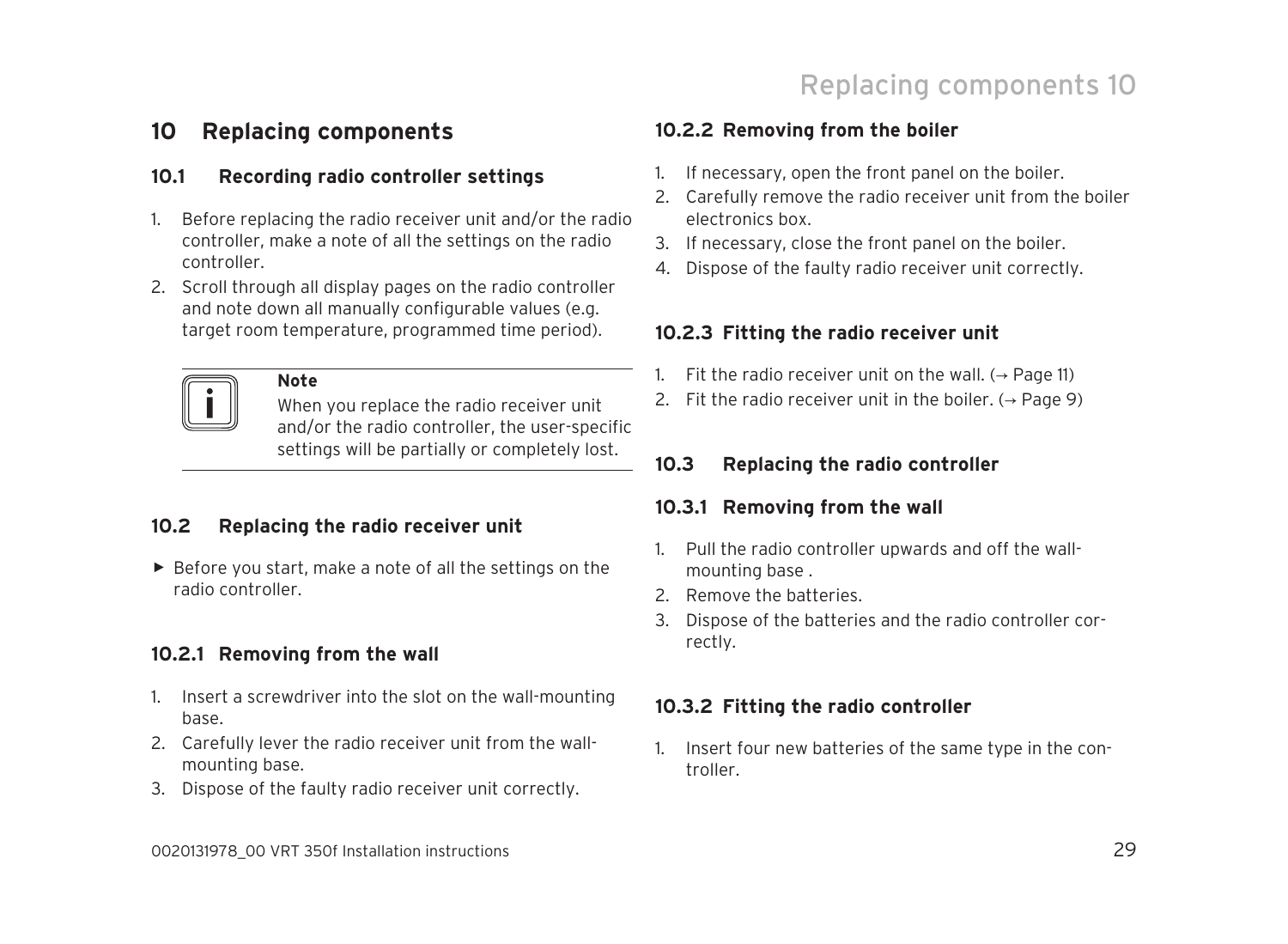## 11 Decommissioning

- 2. Use only new batteries of the type AlkalineAA/LR6 battery 1.5 V.
- 3. Check that the battery poles are the right way round.
- 4. Hook the controller onto the wall-mounting base.
- 5. Press the controller down onto the wall-mounting base until it audibly clicks into position.

### **10.3.3 Radio receiver unit: Activating teach-in**

- 1. Press the Teach-in button to restart the teaching process.
	- ◁ The green LED will start flashing.
- 2. Activate teach-in for the radio controller.  $(\rightarrow$  Page 30)



### **Note**

The teaching-in process is automatically terminated after approximately 15 minutes. If, in these 15 minutes, the radio controller was not activated, there is no connection between the radio controller and radio receiver unit.

### **10.3.4 Radio controller: Activating teach-in**

- 1. On the controller, select **Menu Installer level System configuration [RF connection ----] Teach-in**
- 2. Set the parameter **Teach-in** to **ON**.

◁ As soon as radio signals are transmitted between the components, the parameter **Teach-in** is automatically reset to **OFF**. That can take less than a second in some cases.



### **Note**

If the figure **0** or **--** is displayed, repeat the teach-in process for the radio controller. Make sure that the Teach-in function has been activated on the Radio receiver unit: Activating teach-in  $(\rightarrow$  Page 30).

### **10.3.5 Radio controller: Restoring recorded settings**

 $\blacktriangleright$  Reinstate all the settings noted down at the start.

## **11 Decommissioning**

### **11.1 Removing the radio receiver unit**

- 1. If you want to remove the radio receiver unit, first shut down the heating installation.
- 2. To do this, follow the instructions for decommissioning in the boiler instructions.
- 3. Disconnect the power supply to the boiler.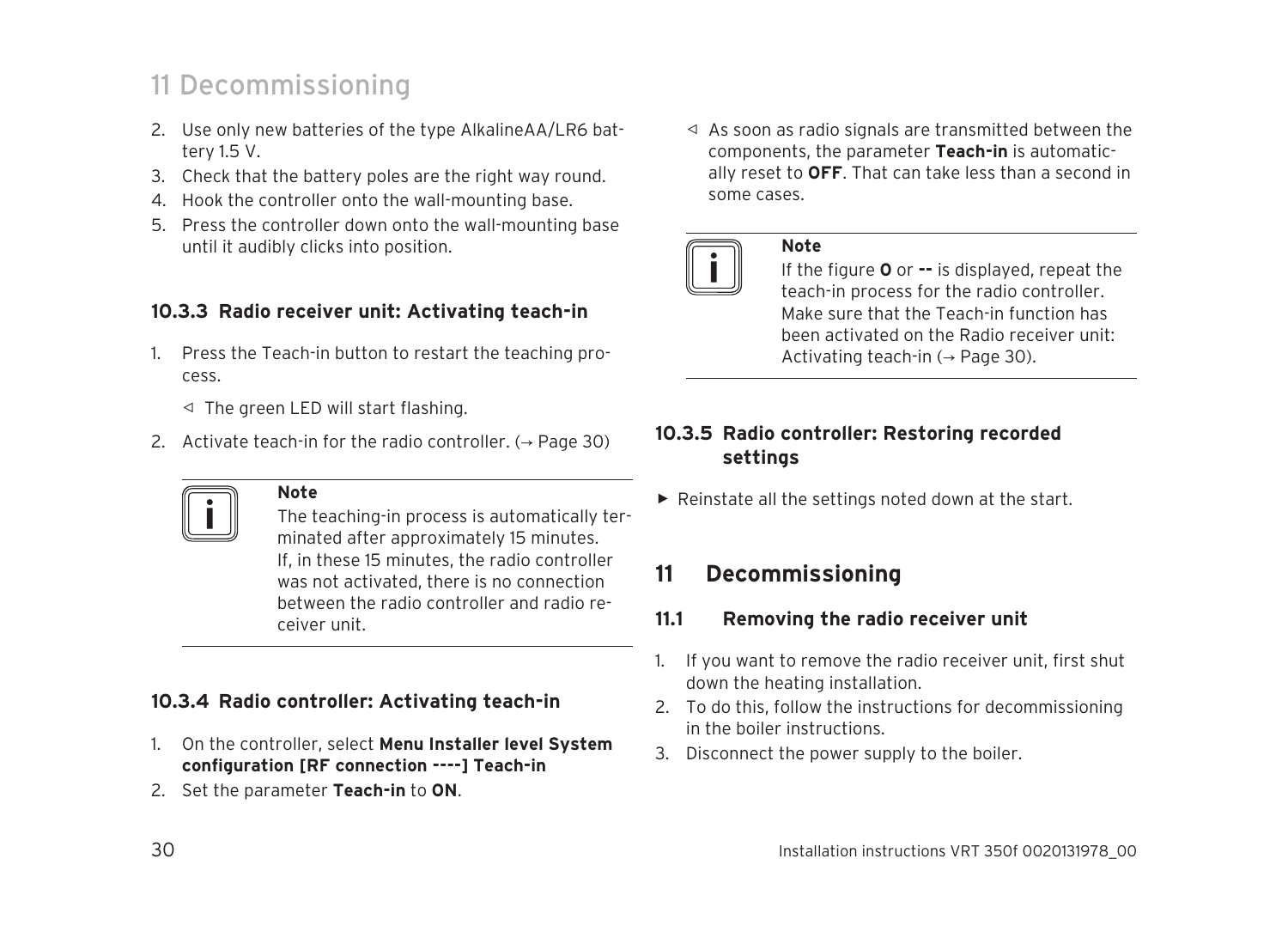- 4. Disconnect the boiler from the power mains by pulling out the mains plug or de-energising the boiler using a partition with a contact opening of at least 3 mm.
- 5. Secure the power supply to the boiler against being switched back on again.
- 6. Check that there is no voltage in the boiler.

### **11.1.1 Removing from the wall**

- 1. Insert a screwdriver into the slot on the wall-mounting base.
- 2. Carefully lever the radio receiver unit from the wallmounting base.
- 3. Disconnect the eBUS line from the pin header connector in the wall-mounting base of the radio receiver unit and from the terminal block on the boiler.
- 4. Unscrew the wall-mounting base from the wall.

### **11.1.2 Removing from the boiler**

- 1. If necessary, open the front panel on the boiler.
- 2. Carefully remove the radio receiver unit from the boiler electronics box.
- 3. If necessary, close the front panel on the boiler.

### **11.2 Removing the radio controller**

- 1. Remove the radio controller from the wall.  $($   $\rightarrow$  Page 29)
- 2. Remove the finishing panel from the wall-mounting base by pulling the top edge of the panel away from the wallmounting base with your fingers.
- 3. Unscrew the wall-mounting base from the wall.

### **11.3 Recycling and disposal**

The controller and the associated transport packaging consists largely of recyclable materials.

### **Appliance**



 $\hat{}$  If your Vaillant unit is identified with this symbol, it does not belong with your household waste at the end of its useful life.

- ▶ Instead, take the unit and batteries to a collection point for recycling electrical and electronic devices.
- $\triangleright$  For more information on where to take your used batteries and electrical and electronic devices, contact your town or district authorities, waste disposal company, or the competent person who installed the unit, or the business that sold you the batteries.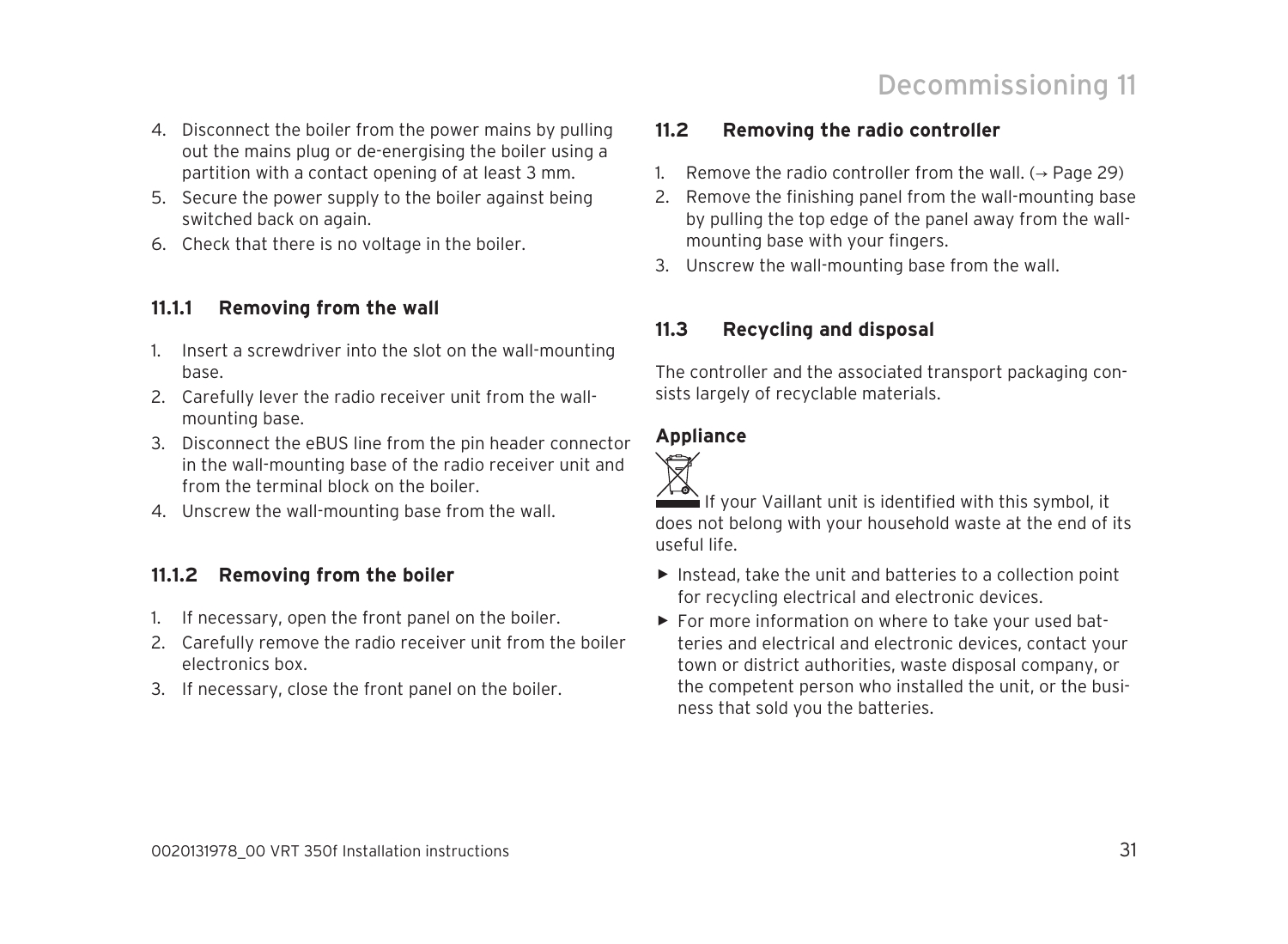## 12 Customer service

### **Packaging**

Leave the disposal of the transport packaging to the approved heating specialist company that installed the appliance.

## **12 Customer service**

To ensure regular servicing, it is strongly recommended that arrangements are made for a Maintenance Agreement.

Please contact Vaillant Service Solutions for further details: 0330 100 3461